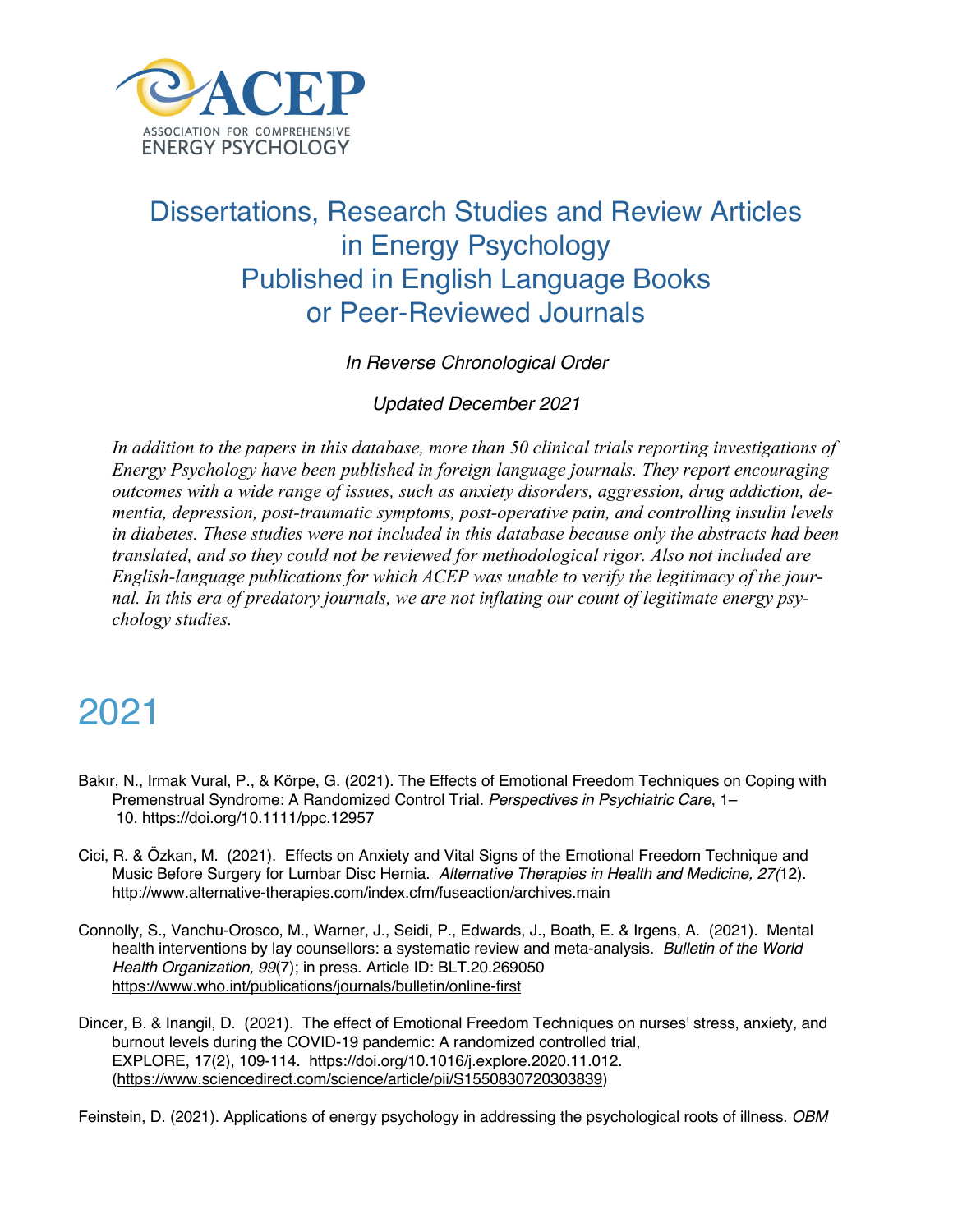*Integrative and Complementary Medicine*, *6*(2), doi:10.21926/obm.icm.2102014 https://www.lidsen.com/journals/icm/icm-06-02-014

- Feinstein, D. (2021). Energy psychology in the treatment of substance use disorders. In R. Carroll, (Ed), *Complementary and integrative approaches to substance use disorders* (pp. 69-106). New York: Nova Science Publishers.
- Feinstein, D. (2021). Perceptions, reflections, and guidelines for using energy psychology: A distillation of 800+ surveys and interviews with practitioners and clients. *Energy Psychology: Theory, Research, and Treatment, 13*(1), 13-46. Link.
- Feinstein, D. (2021). Reply to "How do energy psychology modalities work?" by Debra Greene. *International Journal of Healing and Caring, 21*(1). Link.
- Feinstein, D. (2021). Six empirically-supported premises about energy psychology: Mounting evidence for a controversial therapy. *Advances in Mind-Body Medicine, 35*(2), 17-32. Link.
- Feinstein, D. (2021). Reply to "How Do Energy Psychology Modalities Work*?" International Journal of Healing and Caring, 21*(1).
- Friedman, P. (2021). Digital assessment and tracking, life balance, emotional stability, well-being, spiritual awakening, anxiety and depression: A practice-based evidence approach to change in psychotherapy. *International Journal of Healing and Caring*, 21(2).
- Fuller S., Stapleton P. (2021). Emotional Freedom Techniques for Stroke Rehabilitation: A Single Case Study. *OBM Integrative and Complementary Medicine* **2021**;6(4):13; doi:10.21926/obm.icm.2104038. https://lidsen.com/journals/icm/icm-06-04-038
- Greene, D. (2021). How Do Energy Psychology Modalities Work? An Energy-Based Theoretical Perspective. *International Journal of Healing and Caring, 21*(1).
- Lee, S. H., Jeong, B. E., Chae, H., & Lim, J. H. (2021). Emotional Freedom Techniques (EFT) for Students` Mental Health: A Systematic Review. *Journal of Oriental Neuropsychiatry, 32*(1); 165-181. https://kiss.kstudy.com/thesis/thesis-view.asp?key=3547835
- Mehdipour, A., Abedi, P., Ansari, S. and Dastoorpoor, M. (2021). The effectiveness of emotional freedom techniques (EFT) on depression of postmenopausal women: a randomized controlled trial*. Journal of Complementary and Integrative Medicine,* May 2021. https://doi.org/10.1515/jcim-2020-0245
- Popescu, A. (2021). Trauma-Based Energy Psychology Treatment Is Associated with Client Rehabilitation at an Addiction Clinic. *Energy Psychology Journal, 13*(1). doi 10.9769/EPJ.2021.13.1.AP
- Seidi, P. A., Jaff, D., Connolly, S. M., & Hoffart, A. (2021). Applying Cognitive Behavioral Therapy and Thought Field Therapy in Kurdistan region of Iraq: A retrospective case series study of mental-health interventions in a setting of political instability and armed conflicts. *Explore: The Journal of Science and Healing, 17*(1), 84-91. doi:10.1016/j.explore.2020.06.003 Epub 2020 Jun 25. PMID: 32622816.
- van Ginneken N, Chin WY, Lim YC, Ussif A, Singh R, Shahmalak U, Purgato M, Rojas-García A, Uphoff E, McMullen S, Foss HS, Thapa Pachya A, Rashidian L, Borghesani A, Henschke N, Chong L-Y, Lewin S. Primary-level worker interventions for the care of people living with mental disorders and distress in low‐ and middle‐income countries. Cochrane Database of Systematic Reviews 2021, Issue 8. Art. No.: CD009149. DOI: 10.1002/14651858.CD009149.pub3. Accessed 07 August 2021.[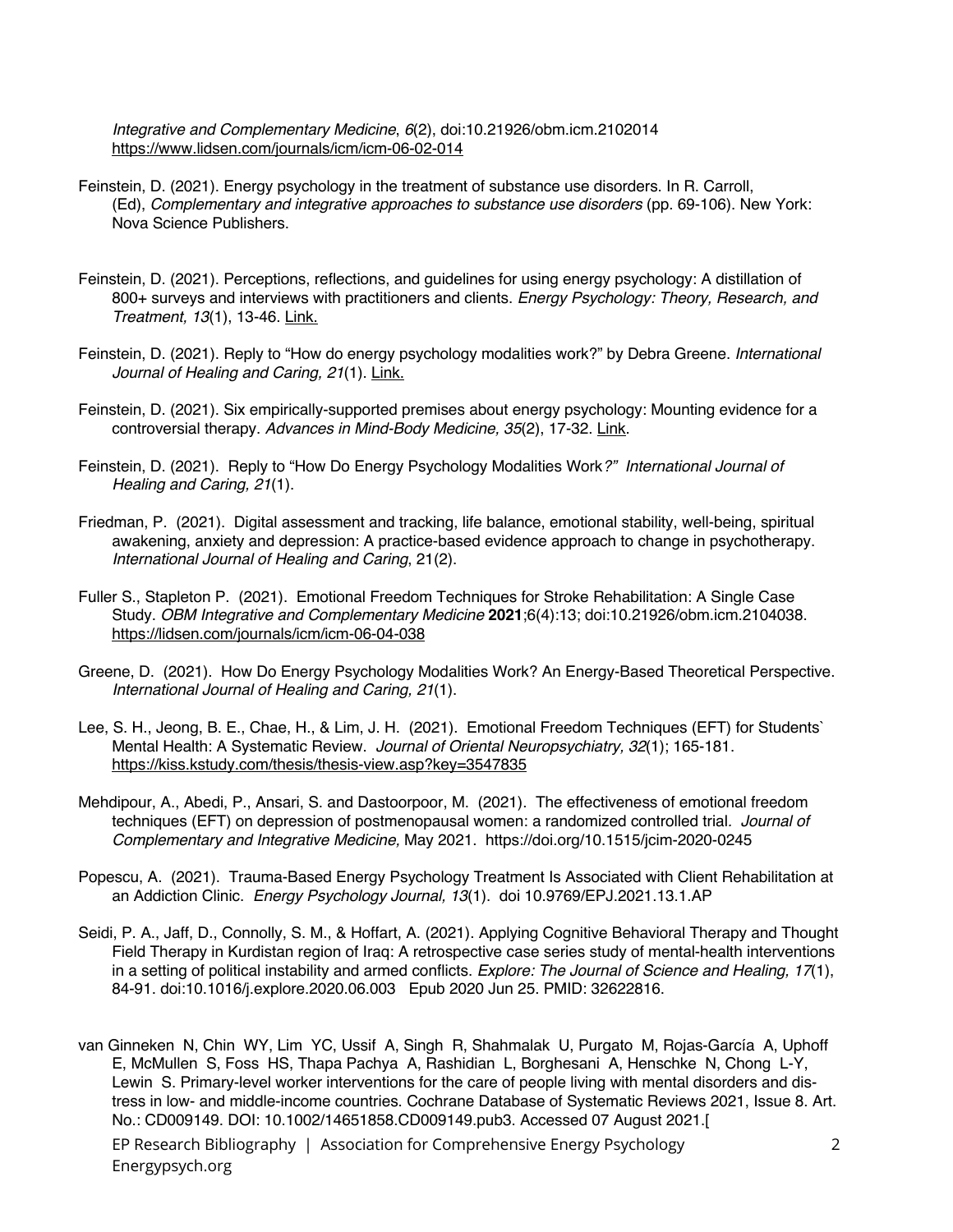[Systematic literature review and meta-analysis including Connolly & Sakai, 2011..

# 2020

- Baghini, A., Mohammadtehrani, H., Behbodi, M. Kiamanesh, A.R. (2020). Comparison of effectiveness of Eye Movement Desensitization and Reprocessing, Cognitive Behavioral Therapy, and Emotional Freedom Technique in reducing anxiety in patients with post-traumatic stress disorder*. Quarterly of Applied Psychology, 13*(4), Winter 2020, 625-650.
- Bilazarian, R. & Hux, M. (2020). Rapid group treatment of pain and upsets with the Brief Energy Correction. *International Journal of Healing and Caring, 20*(3). https://www.ijhc.org/september-2020.
- Church, D. and David, I. (2019) Borrowing Benefits: Clinical EFT (Emotional Freedom Techniques) as an Immediate Stress Reduction Skill in the Workplace. *Psychology*, **10**, 941-952.
- Church, D., Stapleton, P., Kip, K., & Gallo, F. (2020). Corrigendum to: Is Tapping on Acupuncture Points an Active Ingredient in Emotional Freedom Techniques: A Systematic Review and Meta-Analysis of Comparative Studies. *Journal of Nervous and Mental Disease, 208*(8), 632-35. doi: 10.1097/NMD.0000000000001222
- Church, D., Stapleton, P., Sabot, D. (2020). App-based delivery of Clinical Emotional Freedom Techniques: Cross-sectional study of app user self-ratings. *JMIR Mhealth Uhealth, 8(*10):e18545. DOI: 10.2196/18545 PMID: 32862128; PMCID: PMC7593862.
- Eden, D. & Feinstein, D. (2020). Development of a healthcare approach focusing on subtle energies. *Adv Mind Body Med., 34*(3):25-36
- Friedman, P. H. 2020. Life balance, emotional stability, well-being and spiritual awakening Part 2: Shorter scales and an evidence based approach to change in psychotherapy*. International Journal of Healing and Caring, 20*(1), 1-29.
- Gaesser, A. H. (2020). Emotional freedom techniques: Stress and anxiety management for students and staff in school settings. In C. Maykel & M. A. Bray (Eds.), *Applying psychology in the schools. Promoting mind– body health in schools: Interventions for mental health professionals* (pp. 283-297). Washington, DC, US: American Psychological Association. http://dx.doi.org/10.1037/0000157-020
- Kalla M., Simmons M., Robinson A., Stapleton P. (2020). Making sense of chronic disease using Emotional Freedom Techniques (EFT): An existential view of illness. *Explore,* 16(4):214-224. doi: 10.1016/j.explore.2020.03.006.
- Kwak, H. Y., Choi, E. J., Kim, J. W., Suh, H. W., & Chung, S. Y. (2020). Effect of the Emotional Freedom Techniques on anger symptoms in Hwabyung patients: A comparison with the progressive muscle relaxation technique in a pilot randomized controlled trial. *Explore, 16*(3), 170–177. https://doi.org/10.1016/j.explore.2019.08.006
- Leskowitz, E. (2020). A cartography of energy medicine: From subtle anatomy to energy physiology. *EXPLORE.* https://doi.org/10.1016/j.explore.2020.09.008.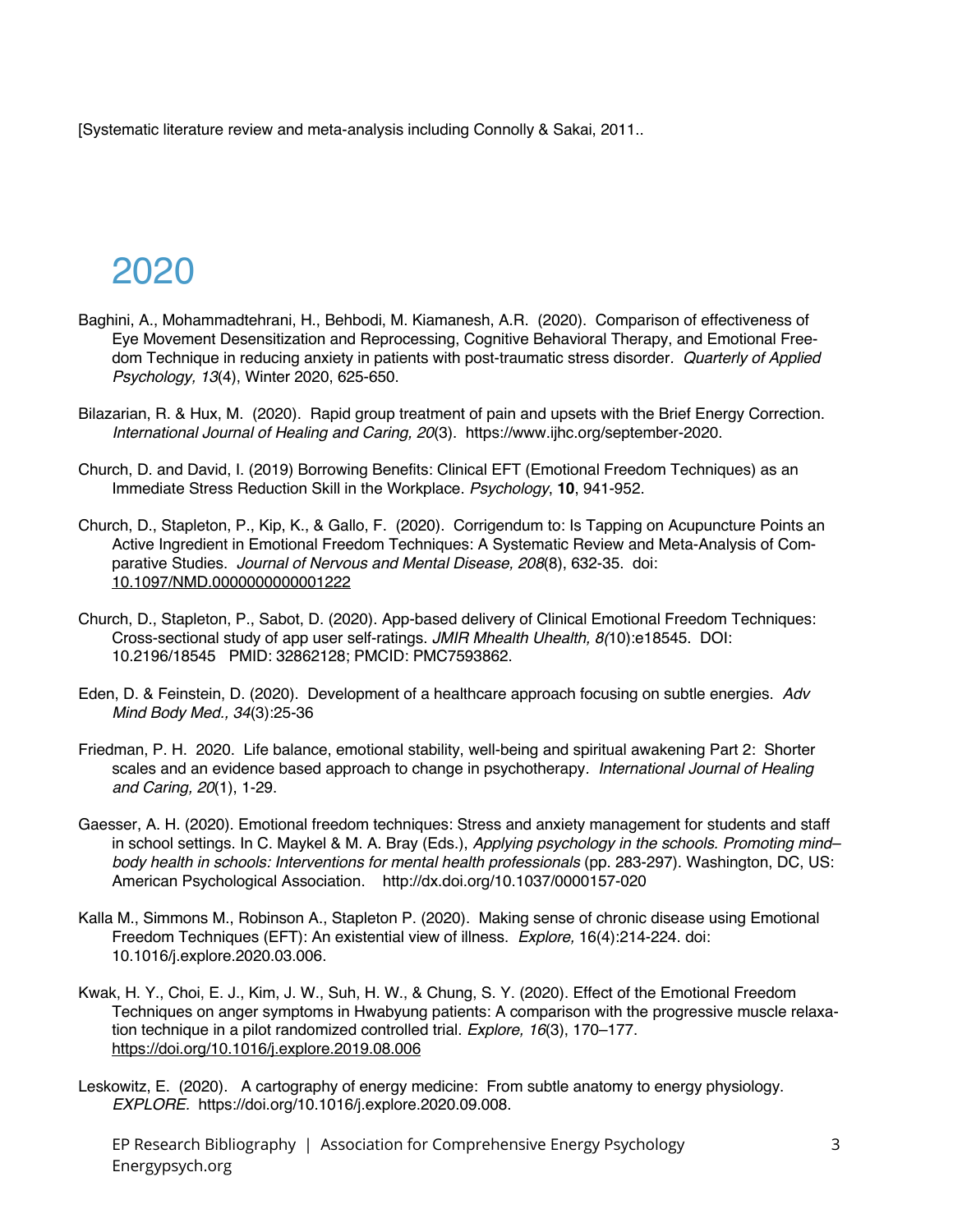- Leskowitz, E. (2020). Phantom limb pain: The role of prana and the koshas. 18. 4. *Elements: Ayurveda Health and Nutrition 18*(1):4, 2020.
- Mavranezouli, I., Megnin-Viggars, O., Grey, N., Bhutani, G., Leach, J., Daly, C., ... & Pilling, S. (2020). Costeffectiveness of psychological treatments for post-traumatic stress disorder in adults. *PloS one, 15(*4), e0232245.
- Mavranezouli, I., Megnin-Viggars, O., Daly, C., Dias, S., Stockton, S., Meiser-Stedman, R., Trickey, D., & Pilling, S. (2020). Psychological and psychosocial treatments for children and young people with posttraumatic stress disorder: a network meta-analysis. *Journal of Child Psychology and Psychiatry, 61*(1), 18–29. https://doi.org/10.1111/jcpp.13094
- Mitchell, J. & Chatzidamianos, G. (2020). Emotional Freedom Techniques: How to make it mainstream; a thematic analysis of practitioners' views. *Energy Psychology Journal, 12(*1). doi 10.9769/EPJ.2020.12.1.JM
- Nairn, C. A. (2020). From the Outside In: Incorporating the use of EFT into traditional psychotherapeutic approaches and its impact on therapeutic alliance. University of Exeter, UK. http://hdl.handle.net/10871/122720.
- Spielmans, G., Rosen, G., Spence-Sing, T. Tapping away at a misleading meta-analysis. *Journal of Nervous and Mental Disease, 208*(8), 628-631. doi: 10.1097/NMD.0000000000001181
- Stapleton, P., Clark, A., Sabot, D., Carter, B, & Leech, K. (2020). Portion perfection and Emotional Freedom Techniques to assist bariatric patients post surgery: A randomised control trial. *Heliyon, 6*(6). https://doi.org/10.1016/j.heliyon.2020.e04058
- Stapleton, P., Crighton, G., Sabot, D., & O'Neill, H. M. (2020). Reexamining the effect of emotional freedom techniques on stress biochemistry: A randomized controlled trial. *Psychological Trauma,* 10.1037/tra0000563. Advance online publication. https://doi.org/10.1037/tra0000563
- Tack, L., Lefebvre, T. et al. (2021). A randomised wait-list controlled trial to evaluate Emotional Freedom Techniques for self-reported cancer-related cognitive impairment in cancer survivors (EMOTICON). *EClinicalMedicine, 39.* 101081 https://doi.org/10.1016/j.eclinm.2021.101081
- Taylor, E., Kalla, M., Freedom, J. & Crowley, K. (2020). The use of Emotional Freedom Techniques (EFT) in women with panic disorder: A pilot study. *Energy Psychology Journal, 12*(2). doi 10.9769/EPJ.2020.12.2.ET
- Wittfoth, D., Pfeiffer, A., Bohne, M., Lanfermann, H., & Wittfoth, M. (2020). Emotion regulation through bifocal processing of fear inducing and disgust inducing stimuli. *BMC neuroscience*, *21*(1), 47. https://doi.org/10.1186/s12868-020-00597-x
- Xanthou, A. (2020). The Effectiveness of ''EFT Emotional Freedom Techniques'' in people with phobias. *Dialogues in Clinical Neuroscience and Mental Health, 3*(1). https://doi.org/10.26386/obrela.v3i1.173

Anderson, K., Rubik, B. & Absenger, W. (2019). ). Does combining Emotional Freedom Techniques and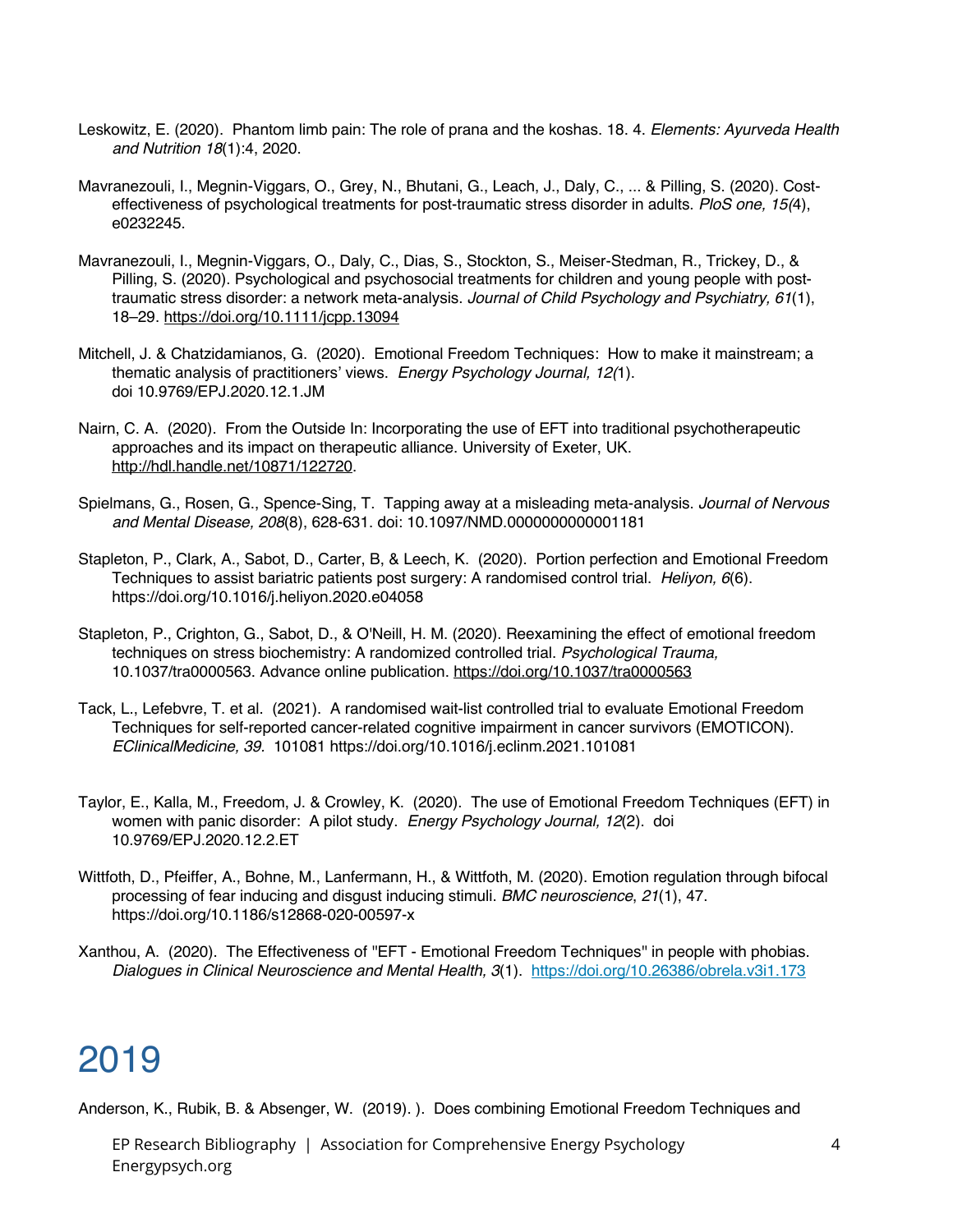Hypnosis have an effect on sexual assault–specific posttraumatic stress disorder symptoms? *Energy Psychology Journal, 11*(2). doi: 10.9769/EPJ.2019.11.2.KA

- Bach, D., Groesbeck, G., Stapleton, P., Sims, R., Blickheuser, K. & Church, D. (2019). Clinical EFT (Emotional Freedom Techniques) improves multiple physiological markers of health. *Journal of Evidence-Based Integrative Medicine 24.* https://doi.org/10.1177/2515690X18823691 https://www.ncbi.nlm.nih.gov/pubmed/30777453
- Bangpan, M., Felix, L., & Dickson, K. (2019). Mental health and psychosocial support programmes for adults in humanitarian emergencies: a systematic review and meta-analysis in low and middle-income countries. *BMJ Global Health, 4*(5), e001484. https://doi.org/10.1136/bmjgh-2019-001484
- Church, D. & Clond, M. (2019). Is online treatment as effective as in-person treatment? Psychological change in two relationship skills groups. *Journal of Nervous & Mental Disease 207*(5):315-319. doi: 10.1097/NMD.0000000000000975
- Inangil, D., Vural, P., Dogan, S., & Korpe, G. (2019). Effectiveness of music therapy and Emotional Freedom Technique on test anxiety in Turkish nursing students: A randomised controlled trial. *European Journal of Integrative Medicine, 33;* 101041. doi: 10.1016/j.eujim.2019.101041
- Di Rienzo, F., Saruco, E., Church, D., Daligault, S., Delpuech, C., Gurret, J. M., … Guillot, A. (2019, November 17). Neuropsychological correlates of an energy psychology intervention on flight phobia: A MEG singlecase study*. PsyArXiv,* 17 Nov. 2019. https://doi.org/10.31234/osf.io/s3hce
- Feinstein, D. (2019). Words to tap by: The use of language in energy psychology protocols. *Energy Psychology: Theory, Research and Treatment. 11*(1).
- Fitch, J., Kimmel, K., Fairchild, J. & DiGirolamo, J. (2019). Dismantling an Energy Psychology technique for communication apprehension: A randomized mixed methods trial. *Energy Psychology Journal, 11(*2). doi: 10.9769/EPJ.2019.11.2.JF
- Freger, M. (2019). Use of Over Energy Correction (OEC) for intervention therapists at a center-based treatment facility for Autism Spectrum Disorders (ASD). *International Journal of Healing and Caring, 19*(2).
- Harbottle, Lynn. (2019). Potential of emotional freedom techniques to improve mood and quality of life in older adults. *British Journal of Community Nursing, 24*(9). https://doi.org/10.12968/bjcn.2019.24.9.432
- Hartung, J. & Morales, N. (2019). Psychological and medical applications of certain innovative therapies in correctional settings: Clinician, staff, and client observations from three institutions. *Energy Psychology Journal, 11*(1). doi: 10.9769/EPJ.2019.11.1.JH
- Islam, Z. & Tully, L. (2019). Energy healing therapies for symptom control of cancer patients. *International Journal of Healing and Caring, 19*(1).
- Konig, N., Stever, S., Seebacher, J., von Prittwitz, Q., Bliem, H. & Rossi, S. (2019). How therapeutic tapping can alter neural correlates of emotional prosody processing in anxiety*. Brain Science, 9,* 206; doi:10.3390/brainsci9080206.
- Ledger, K.E. 2019. A Feasibility Study of Emotional Freedom Technique Taught in the Curriculum for Secondary School Students, to Reduce Stress and Test Anxiety and Enhance Coping Skills. *The International Journal of Healing and Caring, 19*(3).
- EP Research Bibliography | Association for Comprehensive Energy Psychology Energypsych.org Leskowitz, E. (2019). Biofield Science: Implications for the study of human behavior. *Energy Psychology*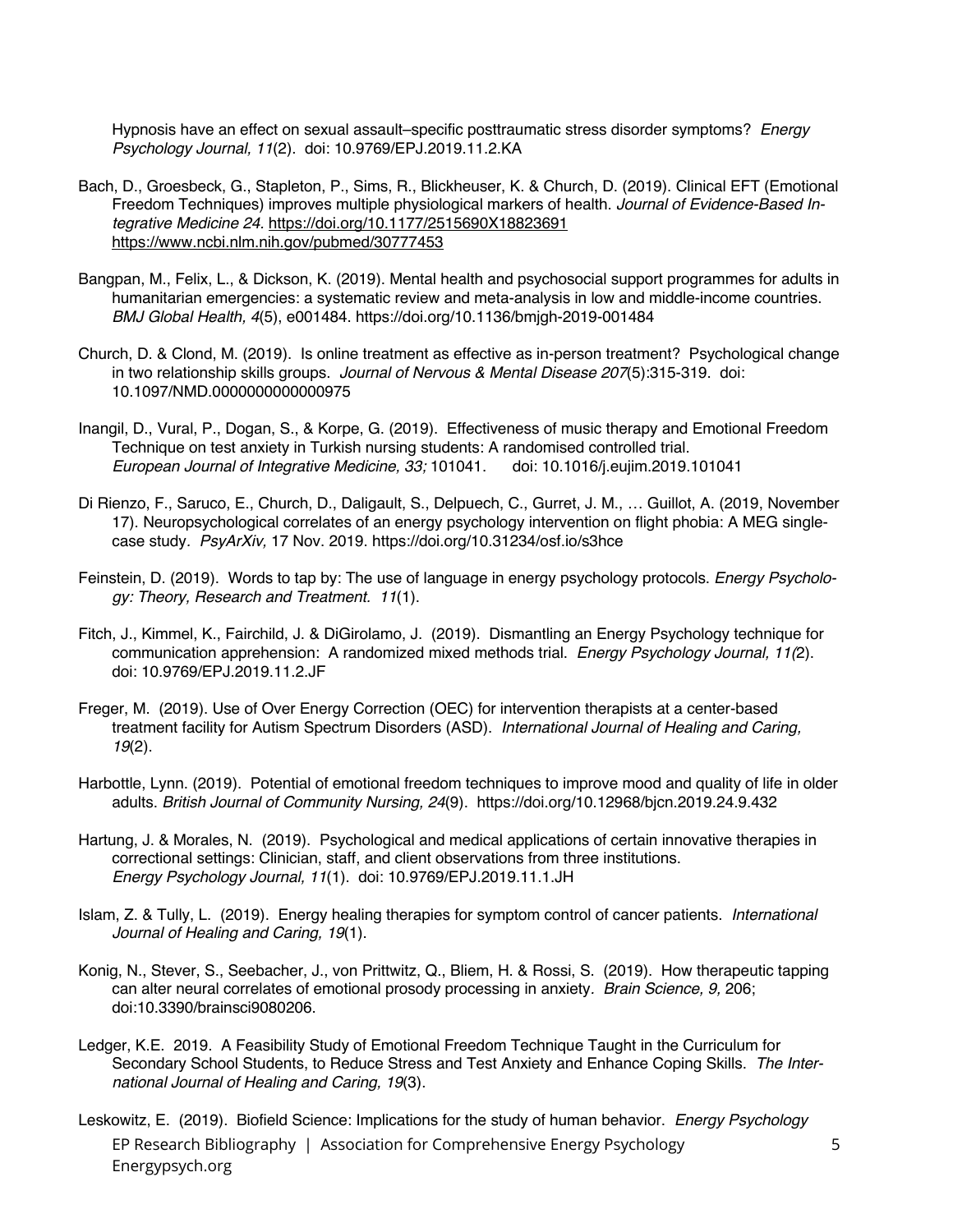*Journal, 11*(2). (Guest editorial, no abstract).

- Mavranezouli, I. et al. (2019). Psychological and psychosocial treatments for children and young people with post-traumatic stress disorder: a network meta-analysis. *Journal of Child Psychology & Psychiatry, 61(*1). doi: 10.1111/jcpp.13094
- Nicosia, G., Minewiser, L, & Freger, A. (2019). World Trade Center: A longitudinal case study for treating Post Traumatic Stress Disorder with Emotional Freedom Technique and eye movements. *Work, 63(*2), 199-204. doi: 10.3233/WOR-192921.
- Pennington, J., Sabot, D. & Church, D. (2019). EcoMeditation and Emotional Freedom Techniques (EFT) Produce Elevated Brain-wave Patterns and States of Consciousness. *Energy Psychology Journal, 11*(1). doi:10.9769/EPJ.2019.11.1.JP
- Rometsch-Ogioun El Sount, C., Windthorst, P., Denkinger, J. Ziser, K., Nikendei, C., Kindermann, D., Ringwald, J., Renner, V., Zipfel, S., Junne, F. (2019). Chronic pain in refugees with posttraumatic stress disorder (PTSD): A systematic review on patients' characteristics and specific interventions*. Journal of Psychosomatic Research, 118*; 83-97. https://doi.org/10.1016/j.jpsychores.2018.07.014
- Stapleton P, Buchan C, Mitchell I, McGrath Y, Gorton P, Carter B. (2019). An initial investigation of neural changes in overweight adults with food cravings after Emotional Freedom Techniques. *OBM Integrative and Complementary Medicine 2019;4(*1):14; doi:10.21926/obm.icm.1901010. https://bit.ly/2UaSX8H
- Stapleton, P., Lilley-Hale, E., Mackintosh, G., & Sparenburg, E. (2019). Online delivery of Emotional Freedom Techniques for food cravings and weight management: 2-Year follow-up. *Journal of Alternative and Complementary Medicine,* Feb 2020. 98-106. http://doi.org/10.1089/acm.2019.0309
- Stapleton P, Roos T, Mackintosh G, Sparenburg E, Sabot D, Carter B. (2019). Online delivery of Emotional Freedom Techniques in the treatment of food cravings and weight management: A randomised controlled trial. *OBM Integrative and Complementary Medicine* 4(4):31; doi:10.21926/obm.icm.1904065.
- Vural, P. I., & Aslan, E. (2019). Emotional freedom techniques and breathing awareness to reduce childbirth fear: A randomized controlled study. Complementary Therapy in Clinical Practice, 35, 224-231. doi: 10.1016/j.ctcp.2019.02.011. Epub 2019 Feb 15.
- Xiong, T., Wozney, L., Olthuis, J., Rathore, S., & McGrath, P. (2019). A Scoping Review of the Role and Training of Para-professionals Delivering Psychological Interventions for Adults with Post-Traumatic Stress Disorder*. Journal of Depression & Anxiety, 8*(3).
- Yount, G., Church, D., Rachlin, K., Blickheuser, K., Ippolito, C. (2019). Do noncoding RNAs mediate the efficacy of energy psychology? *Global Advances in Health and Medicine, 8*(1-8). doi: 10.1177/2164956119832500

## 2018

Church, D., & House, D. (2018). Borrowing benefits: Group treatment with Clinical Emotional Freedom Techniques is associated with simultaneous reductions in posttraumatic stress disorder, anxiety, and depression symptoms*. Journal of Evidence-based Integrative Medicine, 23*(3).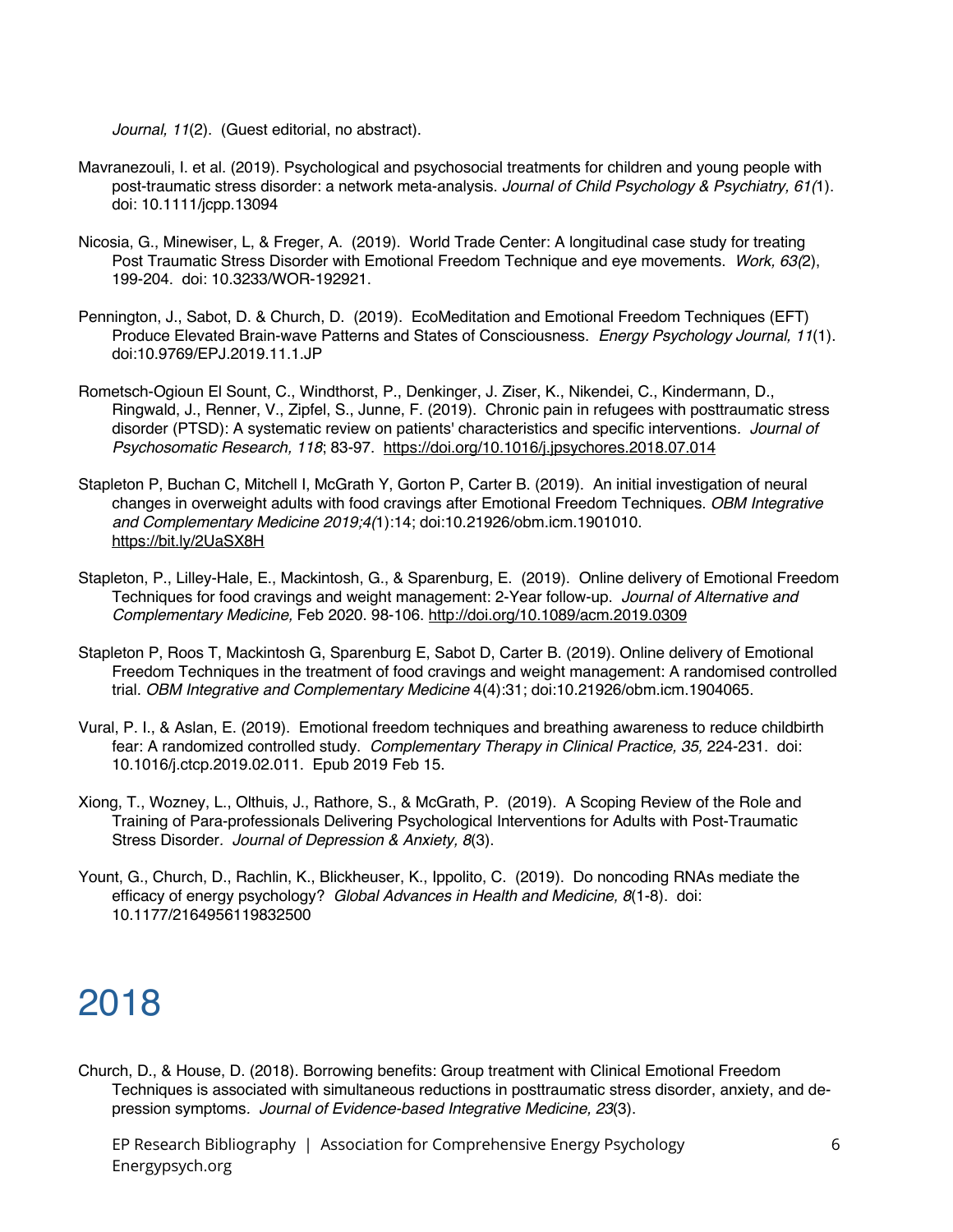doi:10.1177/2156587218756510. https://www.ncbi.nlm.nih.gov/pubmed/29468884

- Church, D., Stapleton, P., Mollon, P., Feinstein, D., Boath, E., Mackay, D., Sims, R. (2018) Guidelines for the Treatment of PTSD Using Clinical EFT (Emotional Freedom Techniques). *Healthcare 2018, 6*(4),146; https://doi.org/10.3390/healthcare6040146
- Church, D., Stapleton, P., Sheppard, L., & Carter, B. (2018). Naturally thin you: Weight loss and psychological symptoms after a six-week online Clinical EFT (Emotional Freedom Techniques) course. *Explore, 14*(2), 131-136. doi: 10.1016/j.explore.2017.10.009
- Church, D., Stapleton, P., Yang, A., Gallo, F. (2018). "Is tapping on acupuncture points an active ingredient in Emotional Freedom Techniques? A systematic review and meta-analysis of comparative studies." *Journal of Nervous and Mental Disease, 206*(10). https://www.ncbi.nlm.nih.gov/pubmed/30273275
- Fahey, R. L. (2018). Emotional Freedom Technique and Post Traumatic Stress Disorder*. Integrative Medicine Alert, 21*(7). https://www.sciencedirect.com/science/article/pii/S1550830716301604 https://www.reliasmedia.com/articles/142914-emotional-freedom-technique-and-post-traumatic-stressdisorder.
- Feinstein, D. (2018). Energy psychology: Efficacy, speed, mechanisms. *Explore: The Journal of Science and Healing.* https://doi.org/10.1016/j.explore.2018.11.003
- Friedman, P. (2018). Life Balance, Emotional Stability, Well-Being and Spiritual Awakening. *International Journal of Healing and Caring, 18(1).*
- Gaesser, A. (2018). Befriending anxiety to reach potential: Strategies to empower our gifted youth. *Gifted Child Today,* 41(4); 186-195. https://doi.org/10.1177/1076217518786983
- Groesbeck, G., Bach, D., Stapleton, P., Banton, S., Blickheuser, K., & Church. D. (2018). The interrelated physiological and psychological effects of EcoMeditation: A pilot study*. Journal of Evidence-Based Complementary & Alternative Medicine, 23.* https://doi.org/10.1177/2515690X18759626
- Jasubhai, S. & Mukundan, C. R. (2018). Cognitive Behavioural Therapy and Emotional Freedom Technique in reducing anxiety and depression in Indian adults. *Int J Emerg Ment Health, 20*(2): 403. doi: 10.4172/1522-4821.1000403
- Jensen, A. M. (2018). Emerging from the mystical: Rethinking Muscle Response Testing as an ideomotor effect. *Energy Psychology Journal, 10*(2).
- Leskowitz, E. (2018). How tapping into "energy" can trigger a paradigm shift in biomedicine. *Journal of Alternative and Complementary Medicine, 24*(6), 1-3. DOI: 10.1089/acm.2018.0073
- Masters, R., Baertsch, K. & Troxel, J. (2018). Changes in psychological symptoms after treatment with a novel therapy, the Phoenix Protocol: A case series. *Energy Psychology Journal, 10*(2).
- Pfeiffer, A. (2018). Was Ist dran am klopfen? (What's up with tapping?) Eine Ubersichtsarbeit*. Psychotherapeutenjournal 3,* 235-243.
- Purgato, M., Gastaldon, C., Papola, D., van Ommeren, M., Barbui, C., Tol, W.A. (2018). Psychological therapies for the treatment of mental disorders in low- and middle-income countries affected by humanitarian crises. *Cochrane Database of Systematic Reviews* 2018, Issue 7. Art. No.: CD011849. doi: 10.1002/14651858.CD011849.pub2.
- EP Research Bibliography | Association for Comprehensive Energy Psychology Energypsych.org Stapleton P, Chatwin H. (2018). Emotional Freedom Techniques for food cravings in overweight adults: A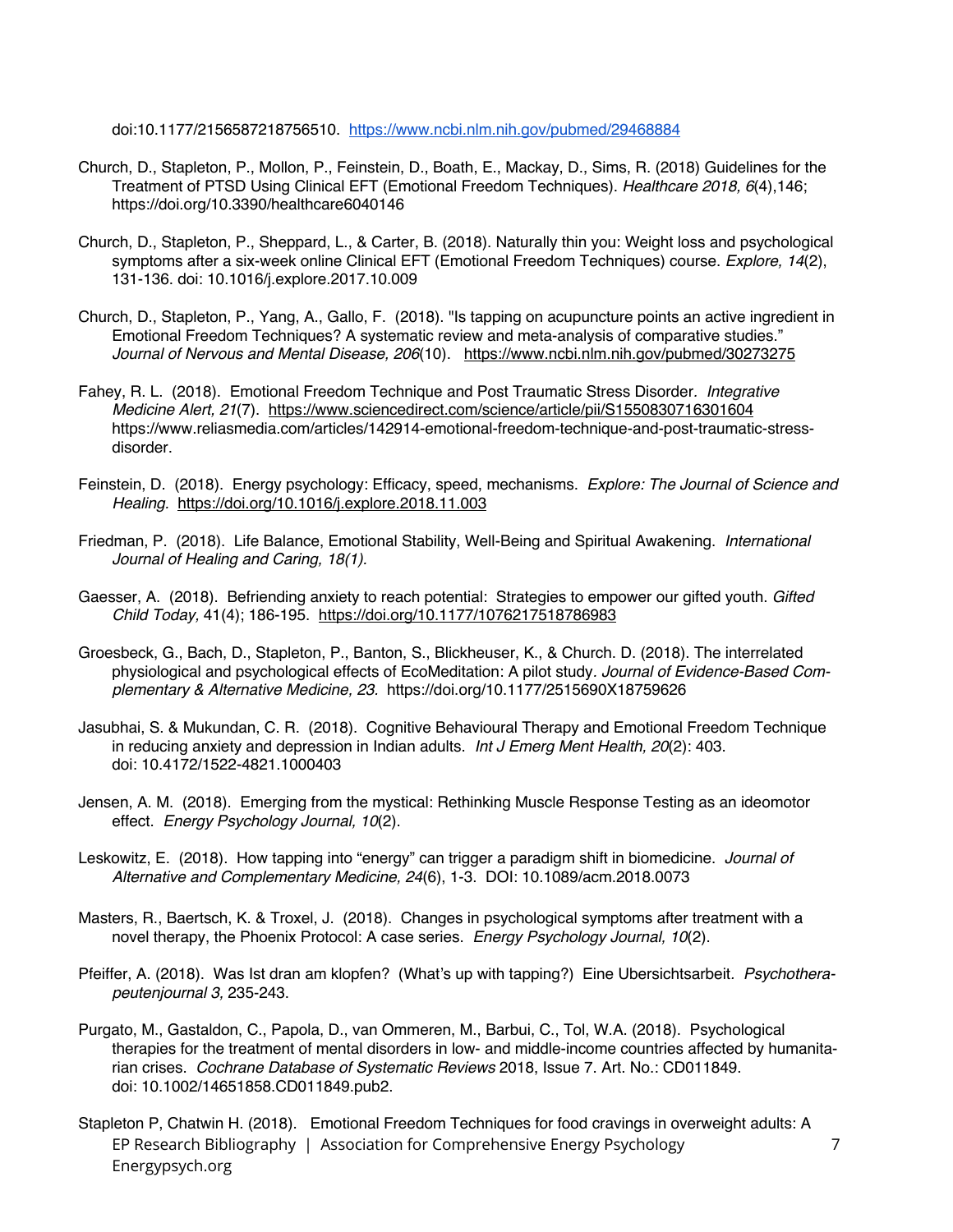comparison of treatment length. *OBM Integrative and Complementary Medicine, 3*(3):013; doi:10.21926/obm.icm.1803013.

- Stapleton P, Sandstrom U, Hamne G. (2018) Evaluating a 3-Week Model for Reducing Symptoms of Stress in Traumatised Youth Using the Trauma Tapping Technique (TTT) for Self-help: A Pilot Trial. *OBM Integrative and Complementary Medicine* 2018; 3(4):036; doi:10.21926/obm.icm.1804036.
- Tedtman, S., Massie, B., Smith-Goodwin, E. (2018). Investigating the efficacy of Emotional Freedom Technique on perceived stress in athletic training students. *Journal of Sports Medicine and Allied Health Sciences: Official Journal of the Ohio Athletic Trainers Association*, 4(1). doi: 10.25035/jsmahs.04.01.19
- Vural, P. & Aslan. (2018). Emotional Freedom Technique scope and practice areas. *Life Skills Journal of Psychology 2*(3), 11-25.
- Vural, P., Inangil, D., Korpe, G., & Dogan, S. (2018). The comparison of three different techniques on the situational anxiety and vital signs of nursing students before the OSCE exam: A randomized controlled trial. *Journal of Advanced Practices in Nursing,* August 2018.

# 2017

- Boath, E., Good, R., Tsaroucha, A., Stewart, A., Pitch, S. & Boughey, A. (2017). Tapping your way to success: Using Emotional Freedom Techniques (EFT) to reduce anxiety and improve communication skills in social work students. *Journal of Social Work Education, 36*(6). http://dx.doi.org/10.1080/02615479.2017.1297394.
- Brown, R.C., Witt, A., Fegert, J.M., Keller, F., Rassenhofer, M. and Plener, P. (2017). Psychosocial interventions for children and adolescents after man-made and natural disasters: a meta-analysis and systematic review. *Psychological Medicine, 47,* 1893–1905. doi:10.1017/S0033291717000496
- Church, D. & Feinstein, D. (2017). The manual stimulation of acupuncture points in the treatment of posttraumatic stress disorder: A review of Clinical Emotional Freedom Techniques. *Medical Acupuncture, 29*(4): 249-253.
- Church, D., Stern, S., Boath, E., Stewart, A. Feinstein, D. & Clond, M. (2017). Emotional Freedom Techniques to treat posttraumatic stress disorder in veterans: Review of the evidence, survey of practitioners and proposed clinical guidelines. *Permanente Journal, 21*. doi: 10.7812/TPP/16-100. https://www.ncbi.nlm.nih.gov/pubmed/28678690
- Coyle S. (2017). A role for emotional freedom technique in palliative patients? Three case reports. *BMJ Supportive & Palliative Care* 2017;**7:**A71.
- Drewry, D. (2017). Central nervous system apnea can be caused by traumatizing events, and it can be resolved. *International Journal of Healing and Caring, 17*(1).
- Gutermann, J., Schwartzkopff, L. & Steil, R. (2017). Meta-analysis of the Long-Term Treatment Effects of Psychological Interventions in Youth with PTSD Symptoms. *Clin Child Fam Psychol Rev 20*, 422–434 (2017). https://doi.org/10.1007/s10567-017-0242-5.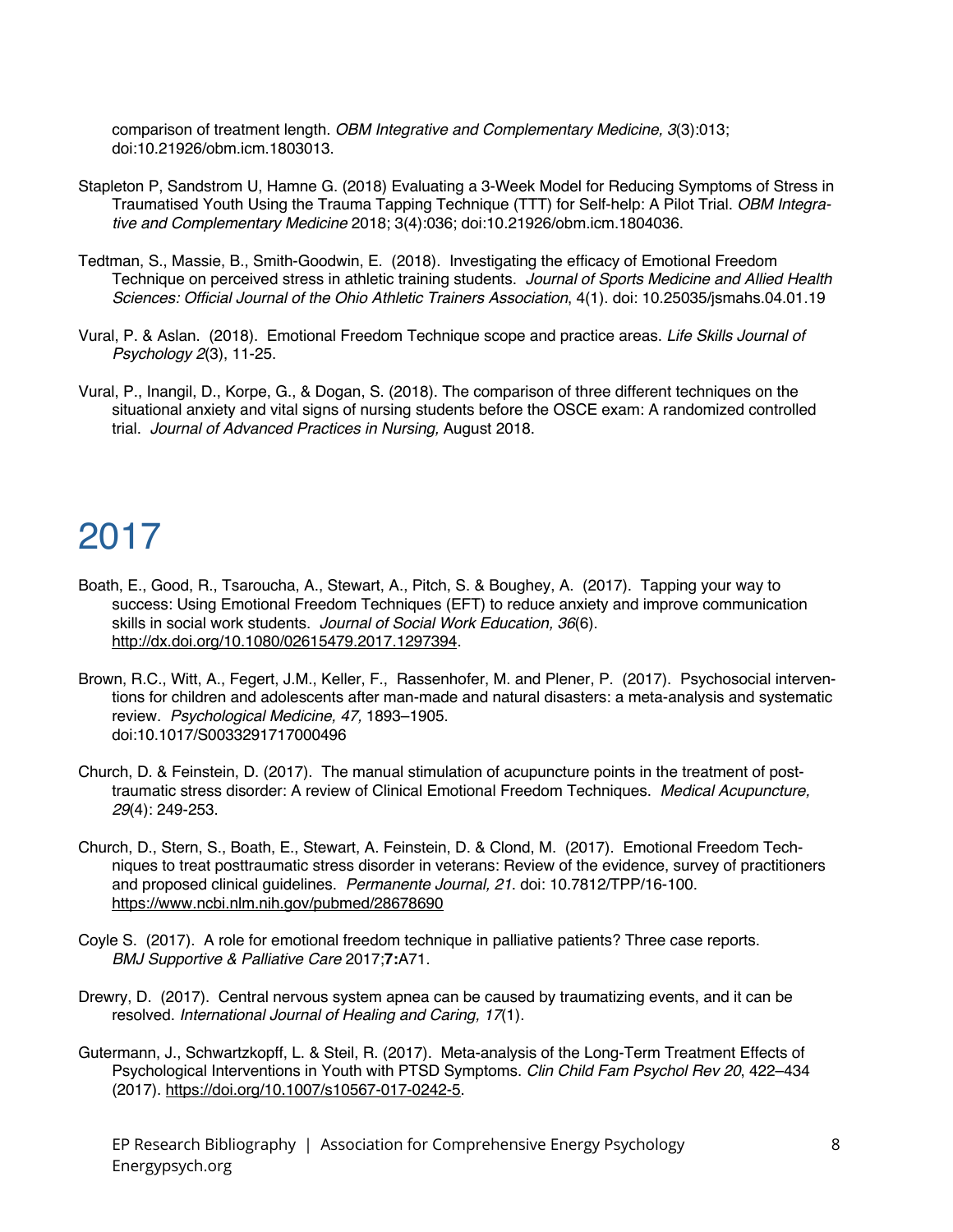- Hope, Terrie. (2017) The effects of Access Bars on anxiety and depression: A pilot study. *Energy Psychology Journal, 9*(2). doi 10.9769/EPJ.2017.9.2.TH
- Irgens, A. et al. (2017). Thought Field Therapy compared to Cognitive Behavioral Therapy and wait-list for agoraphobia: A randomized controlled study with a 12-month follow-up. *Front. Psychol.,* https://doi.org/10.3389/fpsyg.2017.01027
- Kalla, M., Simmons, M., Robinson, A., & Stapleton, P. (2016). Emotional Freedom Techniques (EFT) as a practice for supporting chronic disease healthcare: A Practitioners' Perspective. *Disability Rehabilitation,* 40(14), 1654-1662. doi: 10.1080/09638288.2017.1306125
- Kim, Y-H. (2017). A Case Study of Emotional Freedom Technique (EFT) Counseling for well-being. *Journal of the Korea Entertainment Industry Association 11(3*):223. 10.21184/jkeia.2017.04.11.3.223
- Leskowitz, E. (2017). Integrative medicine for military injuries: Special issue of Medical Acupuncture. *Medical Acupuncture, 29*(4). doi: 10.1089/acu.2017.29058.1es
- Mangione, L., Swengros, D. & Anderson, J.G. (2017). Mental health wellness and biofield therapies: An integrative review. *Issues in Mental Health Nursing, 38*:11, 930-944, doi: 10.1080/01612840.2017.1364808
- Minewiser, L. (2017). Six sessions of Emotional Freedom Techniques remediate one veteran's combat-related post-traumatic stress disorder. *Medical Acupuncture, 29*(4): 249-253.
- Morina, N., Malek, M., Nickerson, A., Bryant, R. (2017). Meta-analysis of interventions for posttraumatic stress disorder and depression in adult survivors of mass violence in low- and middle-income countries. *Depression Anxiety, 34*:679–691. doi: 10.1002/da.22618
- Saleh, B., Tiscione, M., & Freedom, J. (2017). The effect of Emotional Freedom Techniques on patients with dental anxiety: A pilot study. *Energy Psychology Journal, 9(*1). doi 10.9769/EPJ.2017.9.1.BS
- Sebastian, B., & Nelms, J. (2017). The effectiveness of Emotional Freedom Techniques in the treatment of posttraumatic stress disorder: A meta-analysis. *Explore: The Journal of Science and Healing, 13*(1), 16- 25. http://dx.doi.org/10.1016/j.explore.2016.10.001
- Stapleton, P., Bannatyne, A., Chatwin, H., Urzi, K-C, Porter, B. & Sheldon, T. (2017). Secondary psychological outcomes in a controlled trial of Emotional Freedom Techniques and cognitive behaviour therapy in the treatment of food cravings. *Complementary Therapies in Clinical Practice, 28*, 136-45. https://doi.org/10.1016/j.ctcp.2017.06.004
- Stapleton, P. & Chatwin, H. (2017). Determining highly desirable traits of an effective Emotional Freedom Techniques practitioner: A Delphi Study. *Energy Psychology Journal, 9*(2). doi:10.9769/EPJ.2017.9.2.PS
- Stapleton, P.B., Mackay., E., Chatwin, H., Murphy, D., Porter, B., Thibault, S., Sheldon, T. & Pidgeon, A.M. (2017). Effectiveness of a school-based Emotional Freedom Techniques intervention for promoting student wellbeing. *Adolescent Psychiatry, 7*(2), 112-26. doi: https://doi.org/10.2174/2210676607666171101165425
- Thomas, R., Cutinho, S. & Aranha, D. (2017). Emotional Freedom Techniques (EFT) reduces anxiety among women undergoing surgery. *Energy Psychology Journal, 9(*1). doi: 10.9769/EPJ.2017.9.1.RT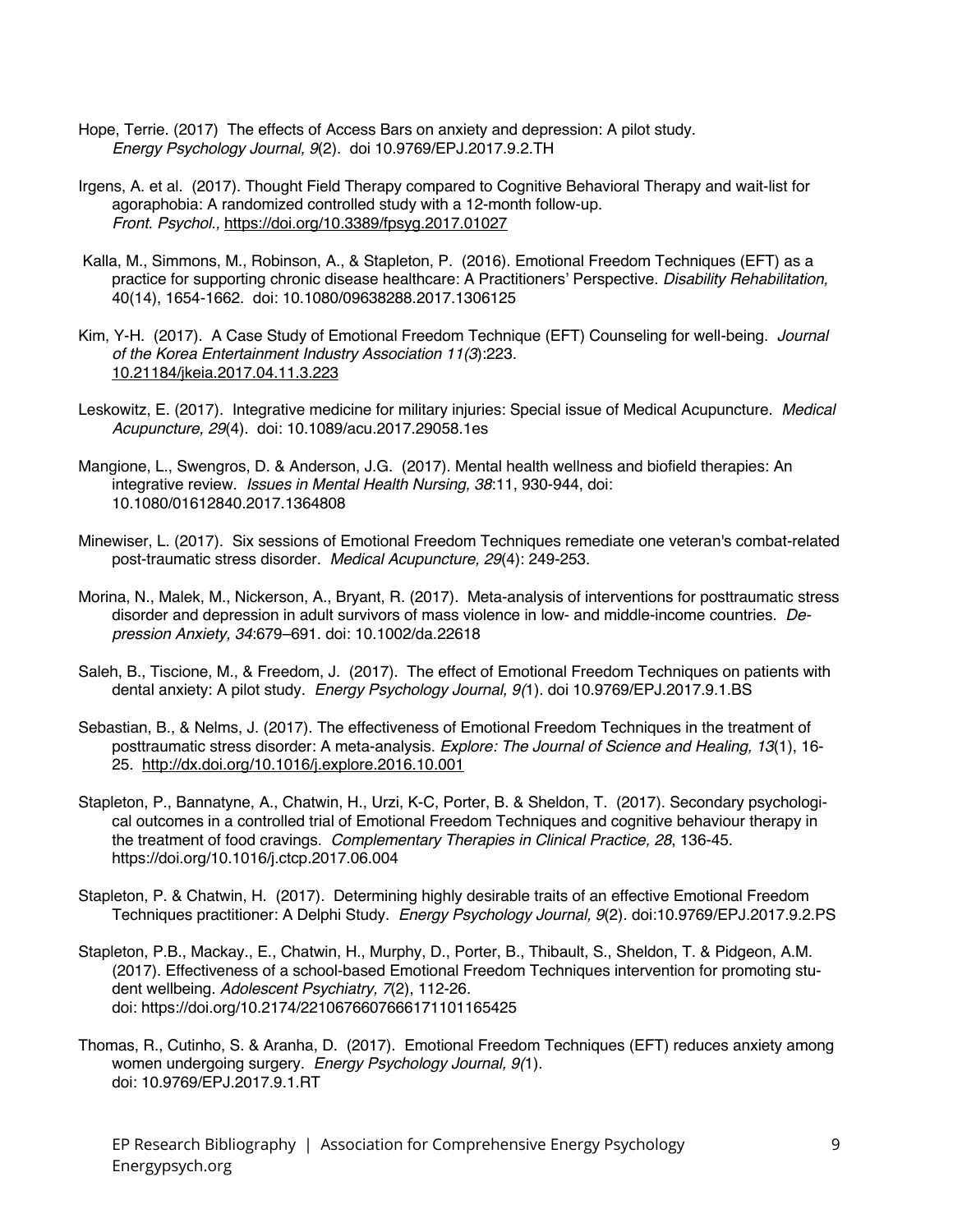- Benor, D. Rossiter-Thornton, J. and Toussaint, L. (2016). A Randomized, Controlled Trial of Wholistic Hybrid derived from Eye Movement Desensitization and Reprocessing and Emotional Freedom Technique (WHEE) for self-treatment of pain, depression, and anxiety in chronic pain patients. *J Evidence-Based Complementary & Alternative Medicine*. doi: 10.1177/2156587216659400
- Cartland, A. (2016). Emotional Freedom Techniques (EFT) Remediates Dental Fear: A Case Series. *Energy Psychology Journal, 8*(2). doi: 10.9769/EPJ.2016.8.2.AC
- Chatwin, H., Stapleton, P., Porter, B., Devine, S., Sheldon, T. (2016). The effectiveness of Cognitive Behavioral Therapy and Emotional Freedom Techniques in reducing depression and anxiety among adults: A pilot study. *Integrative Medicine, 15(*2), 27-34.
- Church, D. & Nelms, J. (2016). Pain, range of motion, and psychological symptoms in a population with frozen shoulder: A randomized controlled dismantling study of Clinical EFT (Emotional Freedom Techniques). *Archives of Scientific Psychology, 3*. doi: http://dx.doi.org/10.1037/arc0000028
- Church, D., Sparks, T., & Clond, M. (2016). EFT (Emotional Freedom Techniques) and resiliency in veterans at risk for PTSD: A randomized controlled trial. *Explore: The Journal of Science and Healing, 12*(5), 355- 365.
- Church, D., Yount, G., Rachlin, K., Fox, L., & Nelms, J. (2016). Epigenetic effects of PTSD remediation in veterans using Clinical EFT (Emotional Freedom Techniques): A randomized controlled trial. *American Journal of Health Promotion,* 2016 Aug 12; pii: 0890117116661154.
- Clond, M. (2016). Emotional Freedom Techniques for anxiety: A systematic review with meta-analysis. *J Nerv Ment Dis.* 2016 May;204(5):388-95. doi: 10.1097/NMD.0000000000000483.
- Feinstein, D. (2016). A survey of Energy Psychology practitioners: Who they are, what they do, who they help. *Energy Psychology Journal 8*(1). doi 10.9769/EPJ.2016.8.1.DF
- Gaesser, A. H. and Karan, O. C. (2016). A randomized controlled comparison of Emotional Freedom Technique and Cognitive-Behavioral Therapy to reduce adolescent anxiety: A pilot study. *J Alt Comp Medicine 23*(2), 102-08. doi:10.1089/acm.2015.0316.
- Geronilla, L., Minewiser, L., Mollon, P., McWilliams, M., & Clond, M. (2016). EFT (Emotional Freedom Techniques) Remediates PTSD and Psychological Symptoms in Veterans: A Randomized Controlled Replication Trial. Energy Psychology Journal, 8(2). doi:10.9769/EPJ.2016.8.2.LG
- Kalla, M. (2016). Supporting chronic disease healthcare through remote Emotional Freedom Techniques (EFT) treatment and self-care: An evaluation using the WHO determinants of health. *Energy Psychology Journal, 7*(2). doi 10.9769/EPJ.2016.8.1.MK
- Kalla, M., Simmons, M., Robinson, A., & Stapleton, P. (2016). Emotional Freedom Techniques (EFT) as a practice for supporting chronic disease healthcare: A Practitioners' Perspective. *Disability and Rehabilitation,* online paper ahead of publication http://dx.doi.org/10.1080/09638288.2017.1306125
- Kalla, M. & Stapleton, P. (2016). How Emotional Freedom Techniques (EFT) may be utilizing memory reconsolidation mechanisms for therapeutic change in neuropsychiatric disorders such as PTSD and phobia: A proposed model. *Explore: The Journal of Science and Healing*, in press.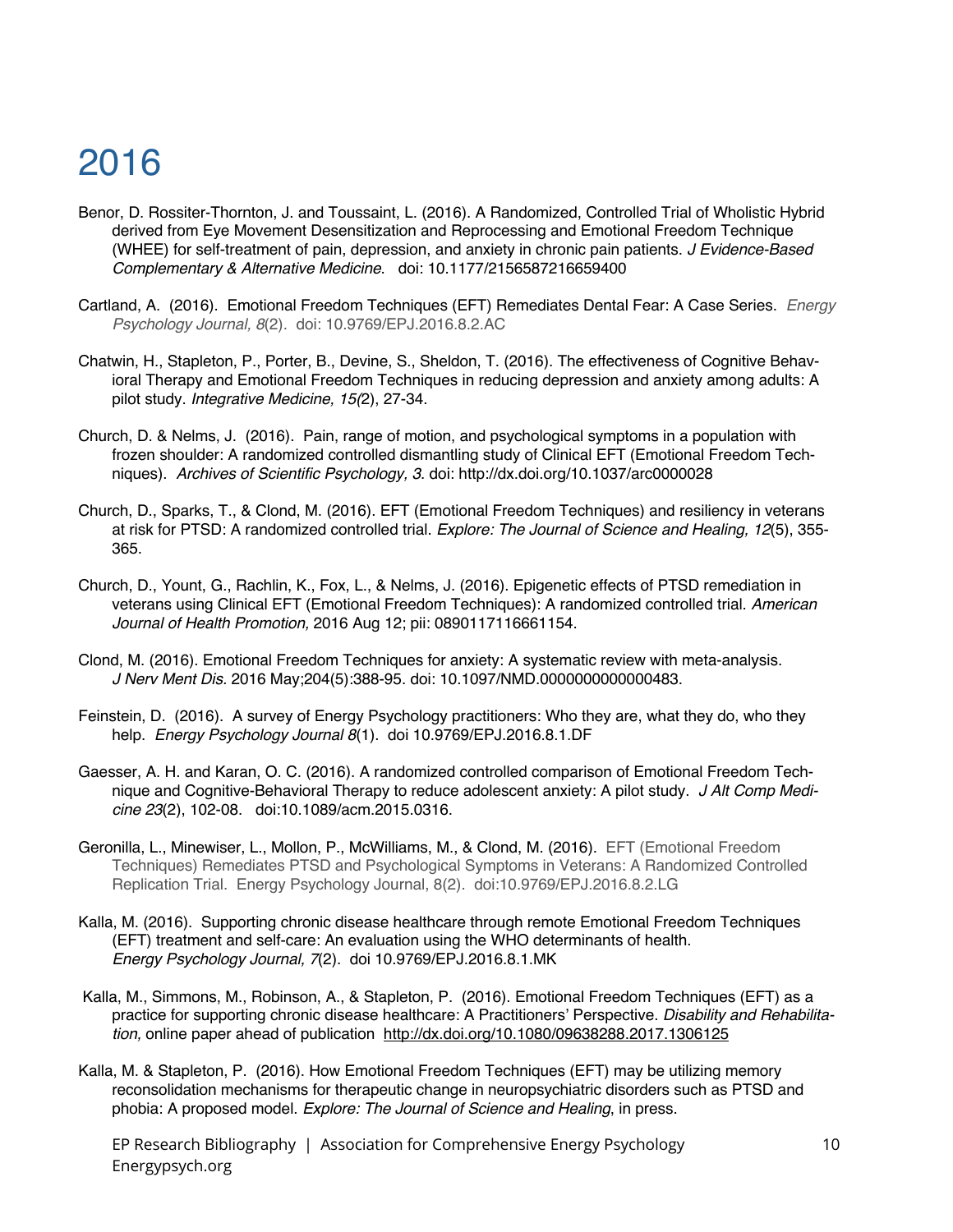Kos, J.L. (2016). A Study of Energy Psychology and the efficacy of Emotional Freedom Techniques in trauma-focused therapy. Doctoral dissertation, California Southern University, ProQuest Dissertations Publishing, 2016. 10195462. https://search.proquest.com/openview/f300cc0b9d44995d648ddcb35d1ccd98/1?pqorigsite=gscholar&cbl=18750&diss=y

- Maharaj, M. E. (2016). Differential gene expression after Emotional Freedom Techniques (EFT) treatment: A novel pilot protocol for salivary mRNA assessment*. Energy Psychology: Theory, Research, and Treatment, 8*(1), 17–32. doi:10.9769/EPJ.2016.8.1.MM
- Metcalf, O., Varker, T., Forbes, D., Phelps, A., Dell, L., DiBattista, A., ... & O'Donnell, M. (2016). Efficacy of Fifteen Emerging Interventions for the Treatment of Posttraumatic Stress Disorder: A Systematic Review. *Journal of Traumatic Stress, 29(*1):88-92. doi: 10.1002/jts.2207.
- Nelms, J. & Castel, D. (2016). A systematic review and meta-analysis of randomized and non-randomized trials of Emotional Freedom Techniques (EFT) for the treatment of depression. *Explore: The Journal of Science and Healing, 12*(6), 416-26. http://dx.doi.org/10.1016/j.explore.2016.08.001
- Patterson, S. (2016). The effect of emotional freedom technique on stress and anxiety in nursing students: A pilot study. *Nurse Education Today, 40,* 104-110. http://dx.doi.org/10.1016/j.nedt.2016.02.003
- Rancour, P. (2016). The Emotional Freedom Technique: Finally, a unifying theory for the practice of holistic nursing, or too good to be true? *J Holist Nurs.* 2016 May 11. pii: 0898010116648456. https://www.ncbi.nlm.nih.gov/pubmed/27170647
- Robson, R., Robson, P., Ludwig, R., Mitabu, C. & Phillips, C. (2016). Effectiveness of Thought Field Therapy Provided by Newly Instructed Community Workers to a Traumatized Population in Uganda: A Randomized Trial. *Current Research in Psychology*, 7(1), 1-11. doi: 10.3844/crpsp.2016.1.11.
- Stapleton, P., Bannatyne, A., Porter, B., Urzi, K.C., & Sheldon, T. (2016). Food for thought: A randomised controlled trial of emotional freedom techniques and cognitive behavioural therapy in the treatment of food cravings. *Appl Psychol Health Well Being.* 2016 May 3. doi: 10.1111/aphw.12070.
- Stapleton., P., Chatwin., H., Shepperd, L., & McSwan, J. (2016). The Lived Experience of Chronic Pain and the Impact of Brief Emotional Freedom Techniques (EFT) Group Therapy on Coping. *Energy Psychology: Theory, Research, and Treatment, 8*(2), 18-28.
- Stapleton, P., Chatwin, H., William, M., Hutton, A. Pain, A., Porter, B. & Sheldon, T. (2016). Emotional freedom techniques in the treatment of unhealthy eating behaviors and related psychological constructs in adolescents: A randomized controlled pilot trial. *Explore, 12*:113-122.
- Steel, J.M. (2016). Tapas Acupressure Technique (TAT) for reducing stress and increasing self-esteem: A self-study. *Energy Psychology Journal, 8*(1). doi 10.9769/EPJ.2016.8.1.JMS

# 2015

Al-Hadethe, et al., (2015). Randomised controlled study comparing two psychological therapies for posttraumatic stress disorder (PTSD): Emotional Freedom Techniques (EFT) vs. Narrative Exposure Therapy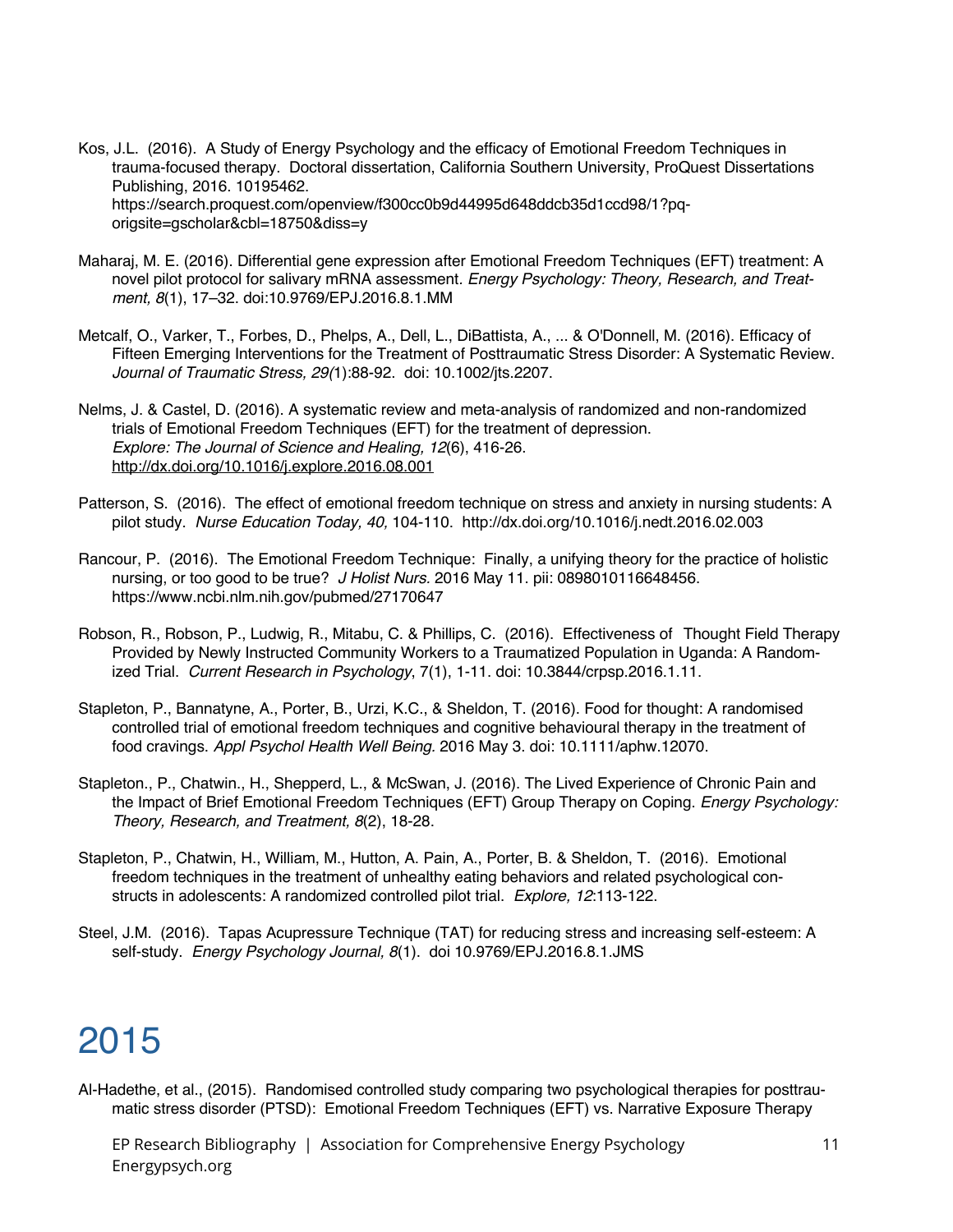(NET). *J Trauma Stress Disor Treatment, 4*(4). http://dx.doi.org/10.4172/2324-8947.1000145

- Babamahmoodi, et al. (2015). Emotional freedom technique (EFT) effects on psychoimmunological factors of chemically pulmonary injured veterans. *Iran Journal of Allergy, Asthma, and Immunological Disorders 14*(1), 37-47.
- Baker, B. & Hoffman, C. (2015). Emotional Freedom Techniques (EFT) to reduce the side effects associated with tamoxifen and aromatase inhibitor use in women with breast cancer: A service evaluation. *European Journal of Integrative Medicine 7*(2), 136-42. doi:10.1016/j.eujim.2014.10.004
- Chalmers, J. S. (2015). An exploration of the experiences of Emotional Freedom Techniques (EFT) practitioners. Unpublished master's dissertation. University of Northampton. http://tinyurl.com/zfmyf4a
- Gilomen, S. & Lee, C (2015). The efficacy of acupoint stimulation in the treatment of psychological distress: A meta-analysis. *J. Behavior Therapy & Experimental Psychiatry, 48,* 140-48.
- Gurda, Kjerstin. (2015). Emerging trauma therapies: Critical analysis and discussion of three novel approaches. *Journal of Aggression, Maltreatment and Trauma, 7.* https://doi.org/10.1080/10926771.2015.1062445
- Lee, J.W., Chung, S.Y. & Kim, J.W. (2015). A comparison of Emotional Freedom Techniques (EFT-I) and Sleep Hygiene Education (SHE) in a geriatric population: A randomized controlled trial. *Energy Psychology Journal, 7*(1). doi 10.9769/EPJ.2015.05.1.JL
- Lee, K-S. (2012). The effect of EFT (Emotional Freedom Techniques) on students' video game addiction. Unpublished Master's Thesis, Korea National University of Education.
- Libretto, S., Hilton, L. Gordon, S. and Zhang, W. (2015). Effectiveness of integrative PTSD treatment in a military health setting. *Energy Psychology Journal, 7*(2). doi 10.9769/EPJ.2015.11.1.SL
- Nemiro, A., Papworth, S., & Palmer-Hoffman, J. (2015). Efficacy of two evidence-based therapies, Emotional Freedom Techniques (EFT) and Cognitive Behavioral Therapy (CBT) for the treatment of gender violence in the Congo: A randomized controlled trial. *Energy Psychology: Theory, Research, & Treatment, 7*(2).
- Ningsih, S., Karim, D. , Sabrian, F. (2015). Efektivitas terapi Emotional Freedom Technique (EFT) Terhadap Kecemasan Pasien Kanker Payudara Stadium II Dan II. (Effectiveness of Emotional Freedom Technique (EFT) on patient anxiety in stage II and III breast cancer). In Turkish. *Online Student Journal (JOM) in Nursing, 2*(2).
- Pfrommer, et al., (2015). Heart Assisted Therapy-Self-Regulation (HAT-SR) for caregivers of persons with dementia. *Gerontol Geriatr Res* 2015, S4:005 http://dx.doi.org/10.4172/2167-7182.S4-005
- Reynolds, A. (2015). Is acupoint stimulation an active ingredient in Emotional Freedom Techniques? A controlled trial of teacher burnout. *Energy Psychology Journal, 7*(1). doi 10.9769/EPJ.2015.05.1.AR
- Rogers, R. & Sears, S. (2015). Emotional Freedom Techniques (EFT) for stress in students: A randomized controlled dismantling study. *Energy Psychology Journal, 7*(2). doi 10.9769/EPJ.2015.11.1.RR
- Suh, Jin & Chung, Sun & Kim, Sang & Lee, Jung & Kim, Jong. (2015). Anxiety and Anger Symptoms in Hwabyung Patients Improved More following 4 Weeks of the Emotional Freedom Technique Program Compared to the Progressive Muscle Relaxation Program: A Randomized Controlled Trial. *Evidencebased complementary and alternative medicine* . 203612. 10.1155/2015/203612.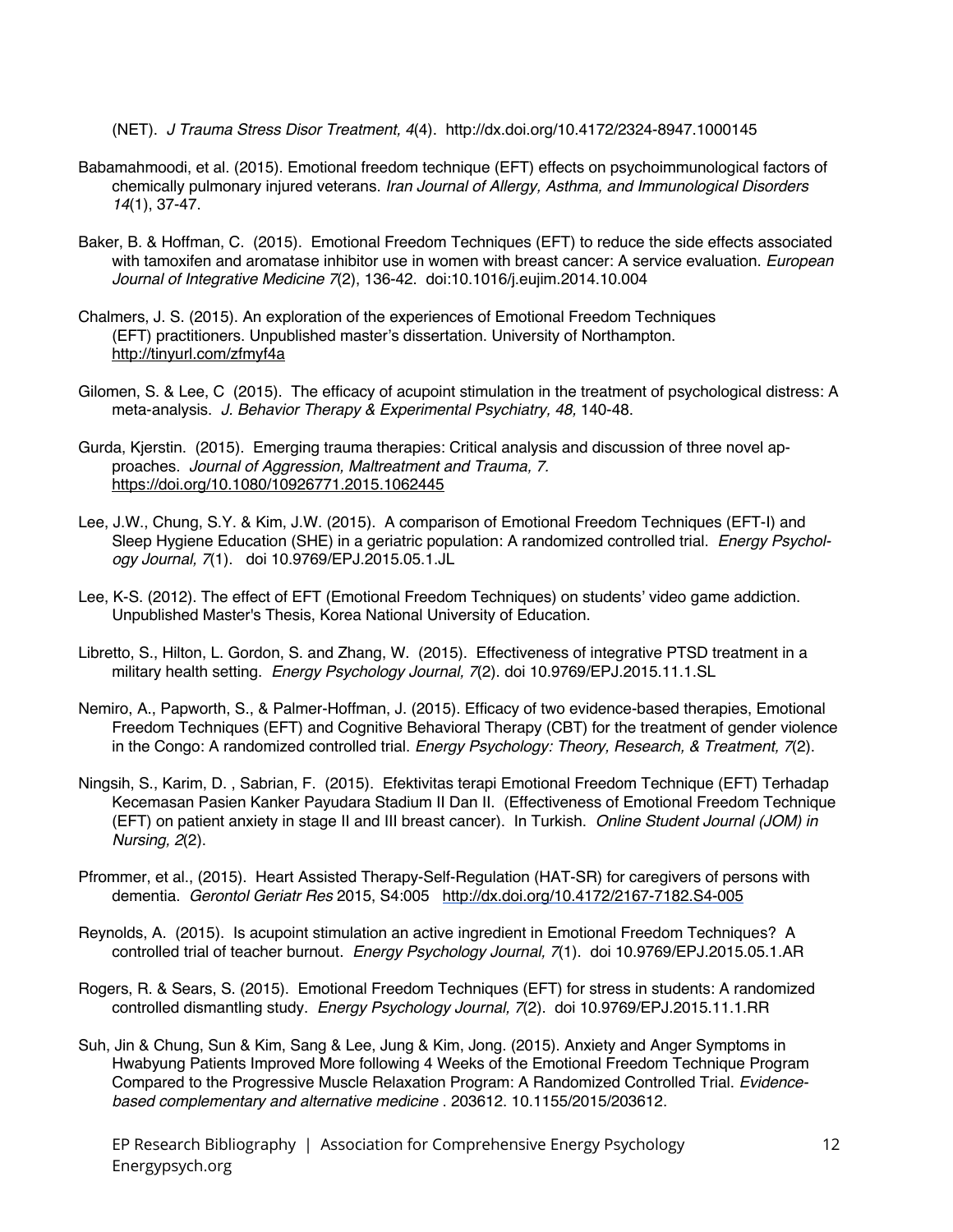- Wauthier-Freymann, Y. (2015). Simple Versus Complex Trauma: A Clinician's Guide to Indications, Treatment Plans, and Therapeutic Methods. *Energy Psychology Journal, 6*(2). doi: 10.9769/EPJ.2014.11.2.YF
- White, I. C. (2015). It helps me to love my work: An interpretative phenomenological analysis of the senior therapist experience of using Energy Psychology in Psychotherapy for Trauma. Master's thesis. http://hdl.handle.net/10788/2054

- Aremu, A. O., & Taiwo, A. K. (2014). Reducing mathematics anxiety among students with pseudo-dyscalculia in Ibadan through numerical cognition and emotional freedom techniques: Moderating effect of mathematics efficacy*. African Journal for the Psychological Studies of Social Issues, 17*(1), 113–129.
- Benor, D.J., 2014. Energy psychology practices and theories of new combinations of psychotherapy. *Curr. Res. Psychol., 5:* 1-18. http://thescipub.com/ab stract/10.3844/crpsp.2014.1.18
- Boath, E., Stewart, A. & Rolling, C. (2014). The impact of EFT and Matrix Reimprinting on the civilian survivors of war in Bosnia: A pilot study. *Curr. Res. Psychol., 5*: 64-72. http://thescipub.com/abstract/10.3844/crpsp.2014.64.72
- Church, D. (2014). Reductions in pain, depression, and anxiety symptoms after PTSD remediation in veterans. *Explore: The Journal of Science and Healing, 10(*3), 162-69.
- Church, D., & Brooks, A. J. (2014). CAM and energy psychology techniques remediate PTSD symptoms in veterans and spouses. *Explore: The Journal of Science and Healing, 10*(1), 24-33.
- Church, D., Feinstein, D., Palmer-Hoffman, J., Stein, P. K., & Tranguch, A. (2014). Empirically supported psychological treatments: The challenge of evaluating clinical innovations. *Journal of Nervous and Mental Disease, 202*(10), 699-709.
- Church, D., & Palmer-Hoffman, J. (2014). TBI symptoms improve after PTSD remediation with Emotional Freedom Techniques. *Traumatology, 20*(3), 172-181.
- Dunnewold, A.L., 2014. Thought field therapy efficacy following large scale traumatic events. *Curr. Res. Psychol., 5:* 34-39. http://thescipub.com/abstract/10.3844/crpsp.2014.34.39
- Leskowitz, E. (2014). Phantom limb pain: An energy/trauma model. *Explore, 10*(6): 389-97. doi: 10.1016/j.explore.2014.08.003. Epub 2014 Aug 20.
- Gaesser, A. H. (2014). "Interventions to Reduce Anxiety for Gifted Children and Adolescents." *Doctoral Dissertations,* Paper 377. http://digitalcommons.uconn.edu/dissertations/377
- Hajloo, M., Ahadi, H., Rezabakhsh, H., Mojembari, A.K. (2014). Investigation on Emotional-Freedom Technique Effectiveness in Diabetic Patients' Blood Sugar Control. *Mediterranean Journal of Social Sciences, 5(*27), 1280. doi:10.5901/mjss.2014.v5n27p1280.
- Kalla, M. (2014). The effectiveness of Emotional Freedom Techniques (EFT) for improving the physical, mental, and emotional health pf people with chronic diseases and/or mental health conditions: a systemic review protocol. *JBI Database of Systemic Reviews and Implementation Reports, 12*(2).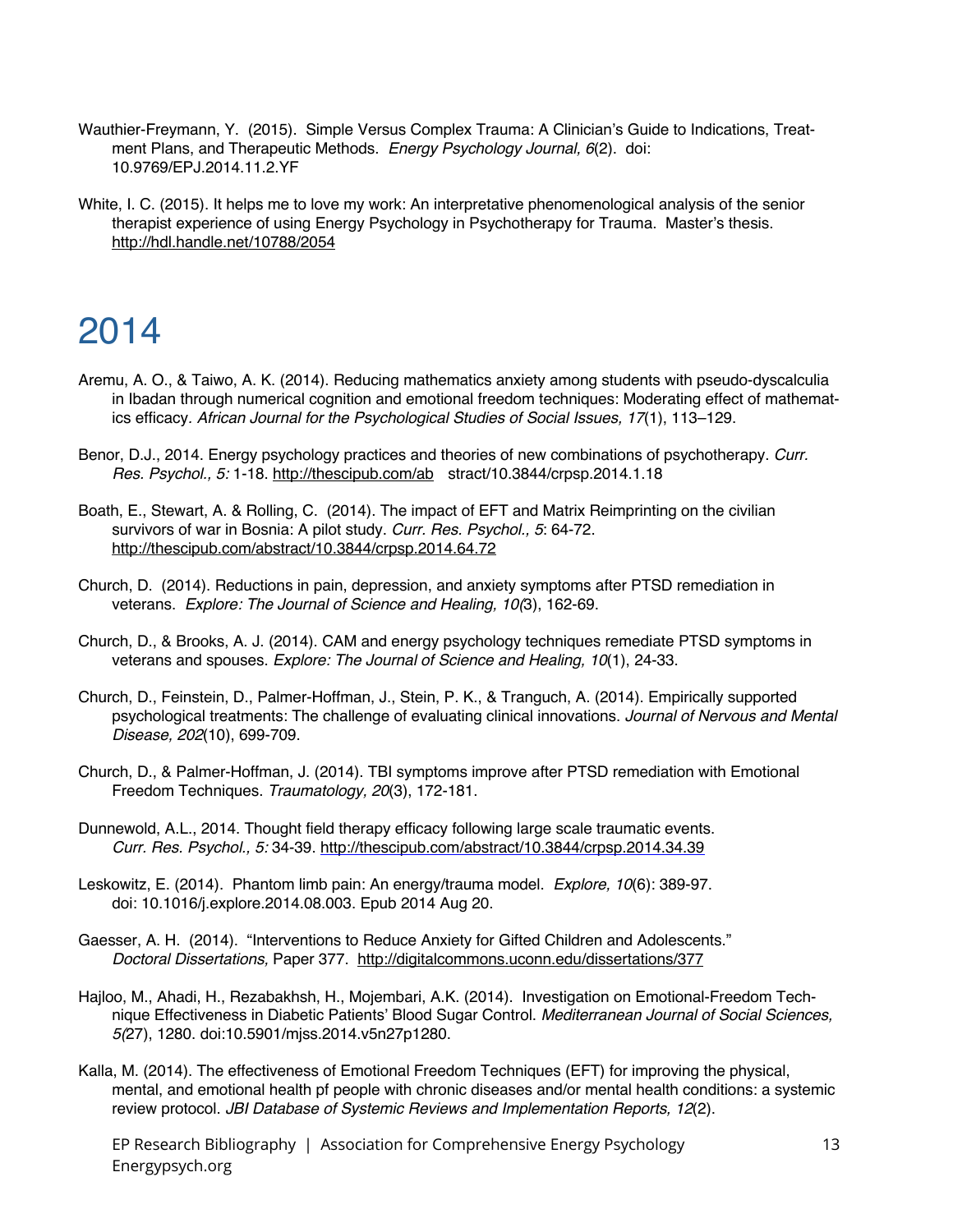#### http://joannabriggslibrary.org/index.php/jbisrir/article/view/1153/1861

- Lake, J. (2014). A review of select CAM modalities for the prevention and treatment of PTSD. *Psychiatric Times.* July 25, 1-4.
- Lee, S-W., Lee, Y-J., Yoo, S-W., Lee, R-D., Park, S-J. (2014). Case series of panic disorder patients treated with Oriental Medical treatments and EFT. *Journal of Oriental Neuropsychiatry, 25*(1), 13-28. doi:10.7231/jon.2014.25.1.013.
- Mohler, M. (2014). Utilization of Emotional Freedom Techniques (EFT ) to reduce test anxiety in high stakes testing. *Dissertation Abstracts International Section A: Humanities and Social Sciences Dissertation Abstracts International, 74*(11-A(E)). PhD Dissertation. https://search.proquest.com/openview/0b68419c2970b2c9a1f6bc3d8418bdce/
- Mollon, P. (2014). Attachment and Energy Psychology: Explorations at the interface of bodily, mental, relational, and transpersonal aspects of human behavior and experience. In *Talking Bodies* (Ed. K. White), London: Karnac.
- Ortner, N., Palmer-Hoffman, J., Clond, M. (2014). Effects of Emotional Freedom Techniques (EFT) on the reduction of chronic pain in adults: A pilot study. *Energy Psychology Journal, 6*(2). doi 10.9769/EPJ.2014.11.2.NO.JH.MC
- Schurian, M. (2014). Addressing difficulties with change, transition and progression in life: HBLU™ as an effective treatment for phobias. (Master's thesis). University of South Africa: Pretoria, South Africa. Retrieved from http://uir.unisa.ac.za/handle/10500/13680
- Song, S-Y., Lee, J-H., Suh, J-W., Kwon, C-Y., & Kim, J-W. (2014). Qualitative analysis of the influence of an Emotion Freedom Techniques (EFT) group treatment program for Hwa-Byung (suppressed anger) patients. *Journal of Oriental Neuropsychiatry, 25*(1), 29-38. doi: 10.7231/jon.2014.25.1.029.
- Stapleton, P.B. (2014). Long-term weight loss. In D. Church & S. Marohn (Eds.), The clinical EFT handbook: A definitive resource for practitioners, scholars, clinicians, and researchers (pp. 377-388). USA: Energy Psychology Press (Hay House).
- Stapleton, P., Devine, S., Chatwin, H., Porter, B. and Sheldon, T. 2014. A feasibility study: emotional freedom techniques for depression in Australian adults*. Curr. Res. Psychol., 5:* 19-33. http://thescipub.com/abstract/10.3844/crpsp.2014.19.33
- Sheldon, T., (2014). Psychological intervention including emotional freedom techniques for an adult with motor vehicle accident related posttraumatic stress disorder: A case study. *Curr. Res. Psychol., 5:* 40-63. http://thescipub.com/abstract/10.3844/crpsp.2014.40.63

# 2013

- Aung, S., Fay, H., Hobbs, R. (2013). Traditional Chinese medicine as a basis for treating psychiatric disorders: A review of theory with illustrative cases. *Medical Acupuncture, 25*(6): 398-406.
- Boath, E. Stewart, A. Carryer, A. (2013). Is Emotional Freedom Techniques (EFT) generalizable? Comparing effects in sport science students versus complementary therapy students. *Energy Psychology Journal, 5*(2). doi 10.9769.EPJ.2013.5.2.EB.AC.AS.SU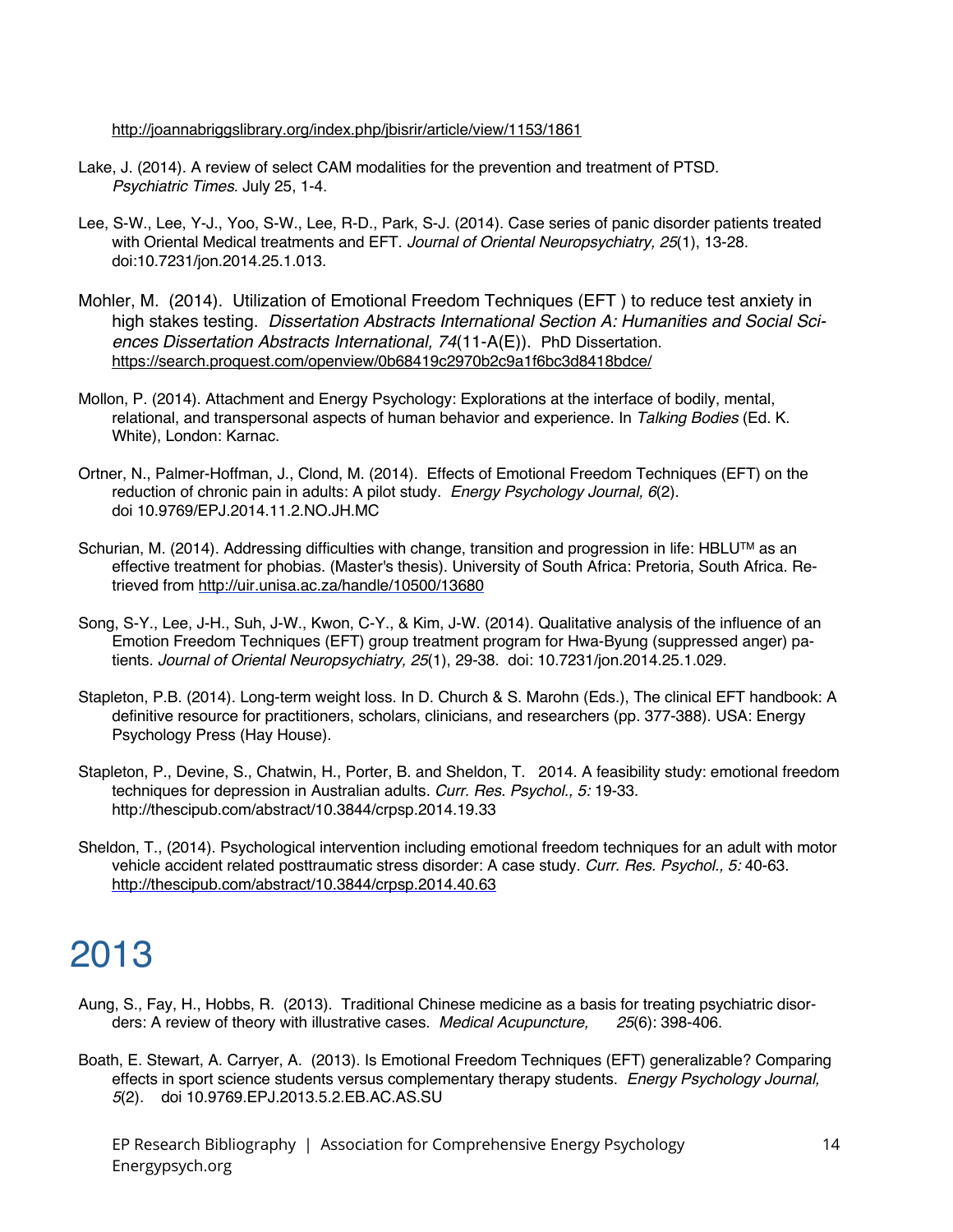- Boath, E., Stewart, A., Carryer, A. (2013). Tapping for success: A pilot study to explore if Emotional Freedom Techniques (EFT) can reduce anxiety and enhance academic performance in University students. *Innovative Practice in Higher Education, 1*(3).
- Bougea, A., Spandideas, N., Alexopoulos, E. et al. (2013). Effect of the Emotional Freedom Technique on perceived stress, quality of life, and cortisol salivary levels in tension-type headache sufferers: A randomized controlled trial. *Explore, 9*(2), 91–99. http://dx.doi.org/10.1016/j.explore.2012.12.005.
- Church, D. (2013). Clinical EFT as an evidence-based practice for the treatment of psychological and physiological conditions. *Psychology, 4*(8). http://www.scirp.org/journal/PaperInformation.aspx?PaperID=35751
- Church, D., & Brooks, A. J. (2013). The Effect of EFT (Emotional Freedom Techniques) on psychological symptoms in addiction treatment: A pilot study. *International Journal of Scientific Research and Reports, 2*(2).
- Church, D., Hawk, C, Brooks, A., Toukolehto, O., Wren, M., Dinter, I., Stein, P. (2013). Psychological trauma symptom improvement in veterans using EFT (Emotional Freedom Techniques): A randomized controlled trial. *Journal of Nervous & Mental Disease, 201*(2),153–160.
- Connolly, S.M., Roe-Sepowitz, D., Sakai, C., & Edwards, J. (2013). Utilizing community resources to treat PTSD: A randomized controlled study using Thought Field Therapy. *African Journal of Traumatic Studies, 3*(1), 24-32.
- Elder, C., Debar, L., Funk, K. Vollmer, W. et al. (2013). Adherence to, and satisfaction with, the selfacupressure intervention in the LIFE weight-loss maintenance study. *Med Acupunct. 25(1):43-47.*
- Fox, L. (2013). Is acupoint tapping an active ingredient or an inert placebo in Emotional Freedom Techniques (EFT)? A randomized controlled dismantling study. *Energy Psychology: Theory, Research, and Treatment, 5*(2), 15-26.
- Gaffney, D. (2013). Established and emerging PTSD treatments. *Mental Health Clinician, 2(*7), 213-219. https://doi.org/10.9740/mhc.n131766
- Gallo, F. (2013). Energy for healing trauma: Energy Psychology and the efficient treatment of trauma and PTSD. *Energy Psychology Journal, 5*(1).
- Kim, S.Y.; Yin, C.S.; In, W.; Kim, J-W. (2013). Trends in meridian-based psychotherapy: A review of researches on Emotional Freedom Techniques (EFT). *Journal of Neuropsychiatry 24*(1), 89-100. doi:10.7231/jon.2013.24.Spc1.089
- Stapleton, P., Church, D., Sheldon, T., Porter, B., & Carlopio, C. (2013). Depression symptoms improve after successful weight loss with emotional freedom techniques. *ISRN Psychiatry,* article ID 573532. http://dx.doi.org/10.1155/2013/573532
- Stapleton, P.B., Porter, B. & Sheldon, T. (2013). Quitting Smoking: How to Use Emotional Freedom Techniques. *International Journal of Healing and Caring, 13*(1), 1-16.
- Stewart, A., Boath, E., Carryer, A., Walton, I., Hill, L., Phillips, D. & Dawson, K. (2013). Can Matrix Reimprinting using EFT be effective in the treatment of emotional conditions? *Energy Psychology: Theory, Research, & Treatment, 5*(1), 13-18.
- Stewart A, Boath E, Carryer A, Walton I, Hill L. (2013). Can Emotional Freedom Techniques (EFT) be effective in the treatment of emotional conditions? Results of a service evaluation in Sandwell. *Journal of*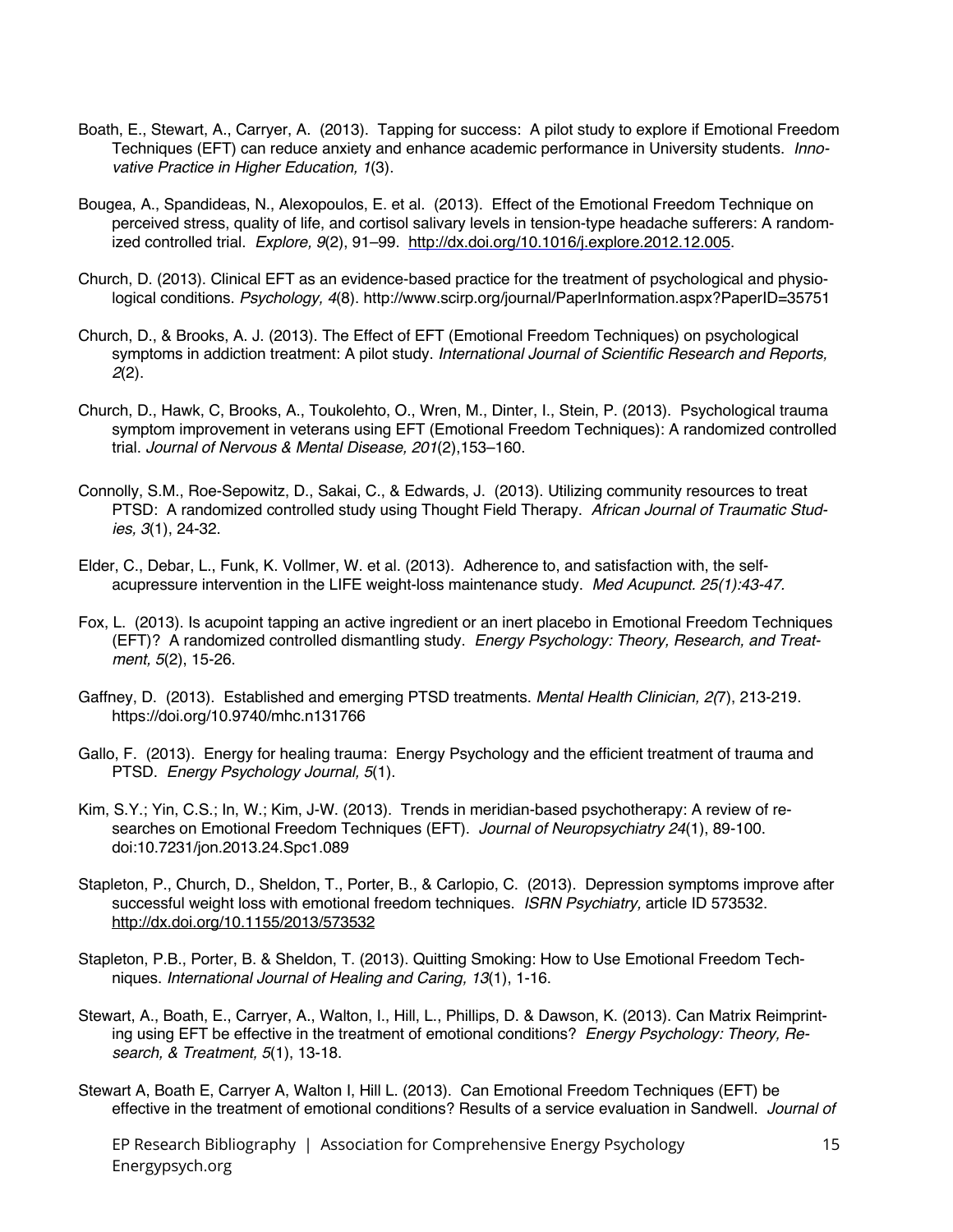*Psychological Therapies in Primary Care 2*:71-84.

# 2012

- Boath, E., Stewart, A. and Carryer, A. (2012). A narrative systematic review of the effectiveness of Emotional Freedom Techniques (EFT). Staffordshire University, CPSI Monograph.
- Boath, E., Stewart, A. & Carryer, A. (2012). Tapping for PEAS: Emotional Freedom Technique (EFT) in reducing Presentation Expression Anxiety Syndrome (PEAS) in University students*. Innovative Practice in Higher Education, 1*(2).
- Church, D., De Asis, M., & Brooks, A. J. (2012). Brief group intervention using EFT (Emotional Freedom Techniques) for depression in college students: A randomized controlled trial. *Depression Research & Treatment*, 2012. doi:10.1155/2012/257172
- Church, D., & Downs, D. (2012). Sports confidence and critical incident intensity after a brief application of Emotional Freedom Techniques: A pilot study. *The Sport Journal, 15,* 2012.
- Church, D., Feinstein, D. (2012). The psychobiology and clinical principles of energy psychology treatments for PTSD: A review. In T. Van Leeuwen and M. Brouwer Editors, *Psychology of Trauma*. Hauppage, NY: Nova Publishers.
- Church, D., Yount, G. & Brooks, A. (2012). The effect of emotional freedom technique (EFT) on stress biochemistry: A randomized controlled trial*. Journal of Nervous and Mental Disease, 200*(10), 891–896.
- Connolly, S.M., & Sakai, C.E. (2012). Brief trauma symptom intervention with Rwandan genocide survivors using Thought Field Therapy. *International Journal of Emergency Mental Health, 13*(3), 161-172.
- Darby, D. & Hartung, J. (2012). Thought field therapy for blood-injection-injury phobia: A pilot study. *Energy Psychology Journal, 4*(1), 25-32.
- Elder, C., Gullion, C., DeBar, L. Funk, K., Lindberg, N. et al. (2012). Randomized trial of Tapas Acupressure Technique for weight loss maintenance. doi: 10.1186/1472-6882-12-19
- Feinstein, D. (2012). Acupoint stimulation in treating psychological disorders: Evidence of efficacy. *Review of General Psychology, 16*, 364-380. doi: 10.1037/a0028602
- Feinstein, D., Moore, D. & Teplitz, D. (2012). Addressing emotional blocks to healing in an energy medicine practice. *Energy Psychology: Theory, Research & Treatment,* 4(1).
- Gurret, J-M., Caufour, C., Palmer-Hoffman, J., & Church, D. (2012). Post-earthquake rehabilitation of clinical PTSD in Haitian seminarians. *Energy Psychology Journal, 4*(2), 33-40.
- Harper, M. (2012). Taming the amygdala: An EEG analysis of exposure therapy for the traumatized. *Traumatology, 18*(2), 61-74. do:10.1177/1534765611429082.
- Hartung, J. & Stein, P. (2012). Telephone delivery of EFT (emotional freedom techniques) remediates PTSD symptoms in veterans. *Energy Psychology Journal, 4*(1), 33-40.
	- EP Research Bibliography | Association for Comprehensive Energy Psychology Energypsych.org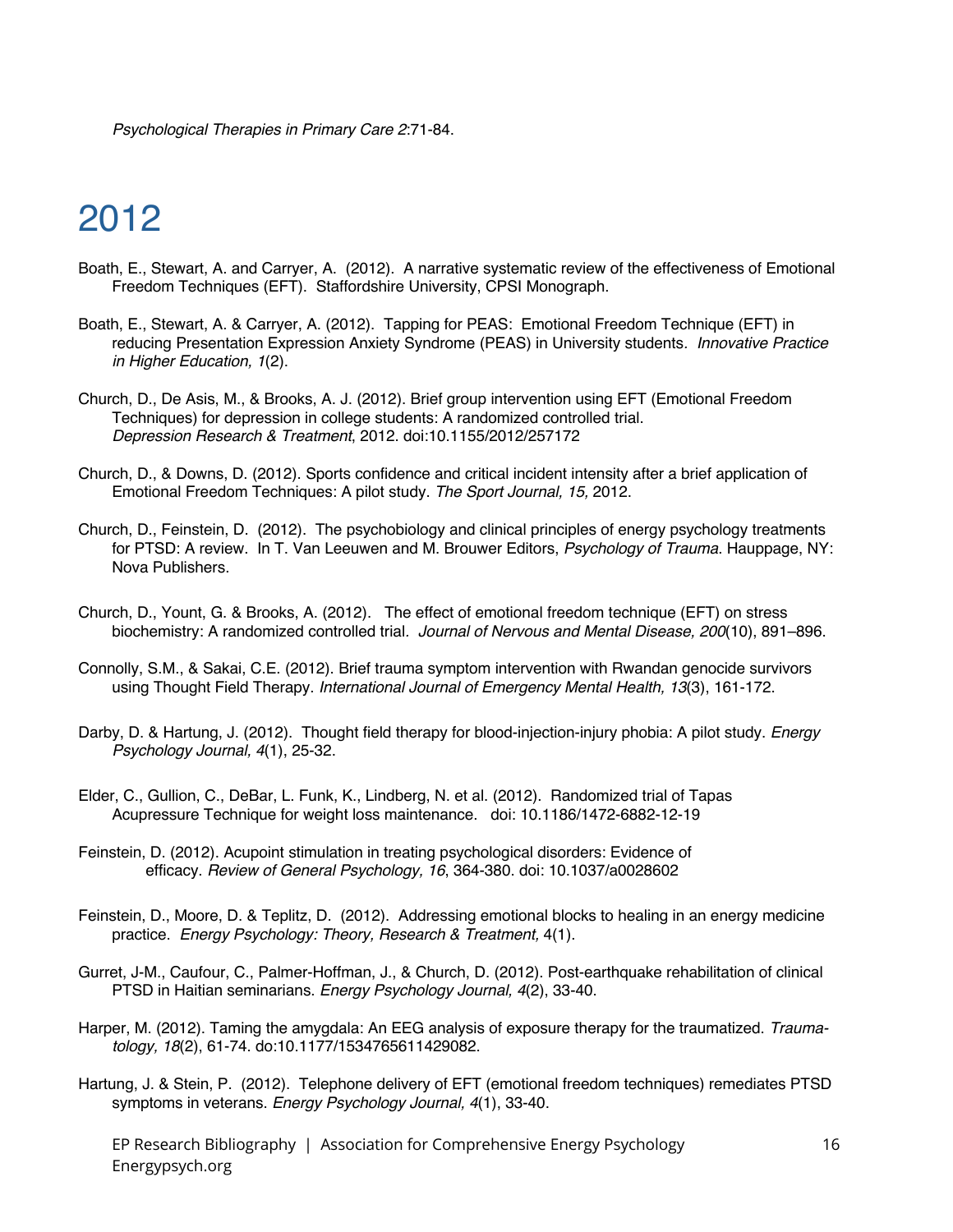- Irgens A, Dammen T, Nysæter TE, Hoffart A. (2012). Thought Field Therapy (TFT) as a treatment for anxiety symptoms: A randomized controlled trial. *Explore: The Journal of Science and Healing, 8,* 331-8. doi: 10.1016/j.explore.2012.08.002.
- Jain, S., & Rubino, A. (2012). The effectiveness of Emotional Freedom Techniques (EFT) for optimal test performance: A randomized controlled trial. *Energy Psychology: Theory, Research, & Treatment, 4*(2), 13-24. doi:10.9769.EPJ.2012.4.2.SJ
- Kim, S-J., Ryu, C-G., Cho, A-R., Seo, J-H., Kim, J-N., Sung, W-Y., & Park, J-H. (2012). A case report of a somatization disorder patient with histrionic personality disorder. *Journal of Oriental Neuropsychiatry, 23*(2), 85-98. doi:10.7231/JON.2012.23.2.085
- Lee, H-J. (2012). Effect of trance techniques on emotion and pain: Utilizing NLP and EFT. Unpublished master's thesis, Kwangju Women's University.
- Llewellyn-Edwards, T., & Llewellyn-Edwards, M. (2012). The effect of EFT (emotional freedom techniques) on soccer performance. *Fidelity: Journal for the National Council of Psychotherapy, 47,* 14 – 19.
- Mason, E. (2012). Energy psychology and psychotherapy: A study of the use of energy psychology in psychotherapy practice. *Counselling & Psychotherapy Research, 12*(3), 224-32.
- McCallion, F. (2012). Emotional freedom techniques for dyslexia: A case study*. Energy Psychology Journal, 4*(2). doi: 10.9769.EPJ.2012.4.2.FM
- Robson, P. & Robson, H. (2012). The challenges and opportunities of introducing Thought Field Therapy (TFT) following the Haiti earthquake. *Energy Psychology Journal, 4*(1). doi: 10.9769/EPJ.2012.4.1.PR
- Rotheram, M., Maynard, I., Thomas, O. Bawden, M. & Francis, L. (2012). Preliminary evidence for the treatment of Type 1 'Yips': The efficacy of the Emotional Freedom Techniques. *The Sports Psychologist, 26,* 551-570.
- Sojcher, R., Perlman, A. & Fogerite, S. (2012). Evidence and potential mechanisms for mindfulness practices and energy psychology for obesity and binge-eating disorder. *Explore: The Journal of Science and Healing, 8(5),* 271-276.
- Stapleton, P.B., Sheldon, T., & Porter, B. (2012). Practical Application of Emotional Freedom Techniques for Food Cravings. *International Journal of Healing and Caring, 12*(3), 1-9.
- Stapleton, P., Sheldon, T., & Porter, B. (2012). Clinical benefits of emotional freedom techniques on food cravings at 12-months follow-up: A randomized controlled trial. *Energy Psychology Journal, 4*(1), 13-24. doi: 10.9769.EPJ.2012.4.1.PS

- Church, D., Piña, O., Reategui, C., & Brooks, A. (2011). Single session reduction of the intensity of traumatic memories in abused adolescents after EFT: A randomized controlled pilot study. *Traumatology.* doi:10.1177/1534765611426788
- Connolly, S.M., & Sakai, C.E. (2011). Brief trauma symptom intervention with Rwandan genocide survivors using Thought Field Therapy. *International Journal of Emergency Mental Health, 13*(3), 161-172.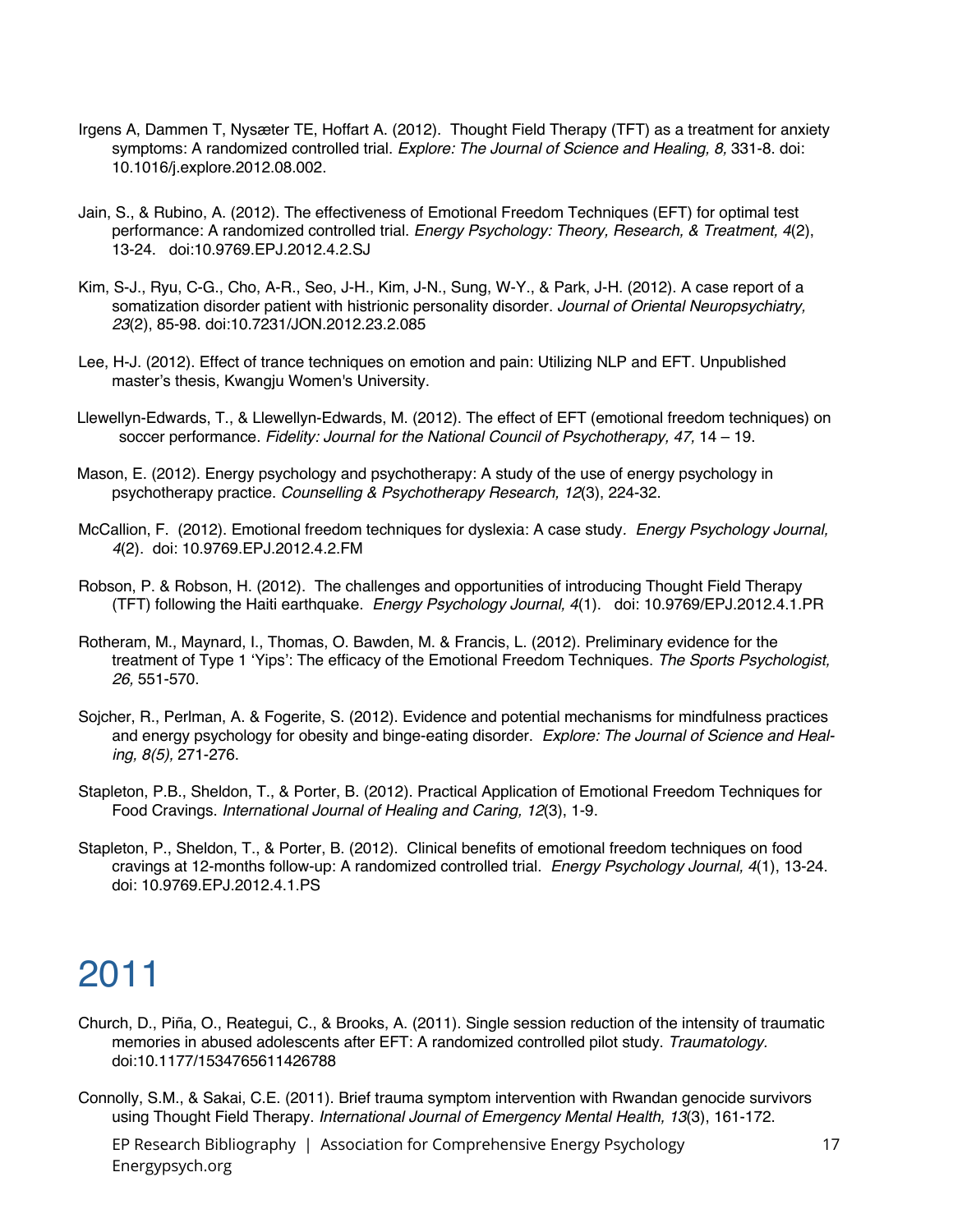- Fitch, J., Di Girolamo, J. A., & Schmuldt, L.M. (2011). The efficacy of Primordial Energy Activation and Transcendence (PEAT) for public speaking anxiety. *Energy Psychology Journal, 4*(1). doi: 10.9769/EPJ.2011.3.2.JF
- Fitch, J., Schmuldt, L., & Rudick, K. L. (2011). Reducing state communication anxiety for public speaker. An energy psychology pilot study. *Journal of Creativity in Mental Health, 6*(3), 178-192.
- Hodge, P. & Jurgens, C. (2011). A pilot study of the effects of Emotional Freedom Techniques in psoriasis. *Energy Psychology: Theory, Research & Treatment, 3*(2).
- Jeong, Y-J. (2010). EFT for freedom of mind and body: A review. *Journal of the Korean Society of Jungshin Science, 14*(2), 61-75.
- Jones, S., Thornton, J., & Andrews, H. (2011). Efficacy of EFT in reducing public speaking anxiety: A randomized controlled trial*. Energy Psychology: Theory, Research, Treatment*, *3*(1) 19-32
- Karatzias, T., Power, K. Brown, K. , McGoldrick, T., Begum, M., Young, J., Loughran, P., Chouliara, Z. & Adams, S. (2011). A controlled comparison of the effectiveness and efficiency of two psychological therapies for posttraumatic stress disorder: Eye movement desensitization and reprocessing vs. emotional freedom techniques*. Journal of Nervous & Mental Disease 199*(6), 372-378.
- Kwon, Y-J., & Cho, S-H. (2011). Oriental medical interventions for posttraumatic stress disorder: A model of Oriental Medicine for disaster mental health. *Journal of Oriental Neuropsychiatry, 22*(4), 77-86.
- Lee, Jung-Hwan, Suh, Hynu-Uk, Chung, Sun-Yong, & Kim, Jong-Woo. (2011). A Preliminary study for the evaluation of the effects of EFT for insomnia in the elderly. *Journal of Oriental Neuropsychiatry. 22*(4),101-109.
- Moritz, S., Aravena, S.C., Guczka, S. Schilling, L., Eichenberg, C., Raubart G., Seebeck, A., & Jelinek, L. (2011). Knock and it will be opened to you? An examination of meridian-tapping in obsessive compulsive disorder (OCD). *J. Behav. Ther. & Exp. Psychiat. 42,*81-88.
- Palmer-Hoffman, J. & Brooks, A. (2011). Psychological symptom change after group application of emotional freedom techniques. *Energy Psychology: Theory, Research, & Treatment, 3*(1), 57-72.
- Salas, M., Brooks, A. & Rowe, J. (2011). The immediate effect of a brief energy psychology intervention (emotional freedom techniques) on specific phobias: A pilot study. *Explore, 7:* 155-161.
- Stein, P. & Brooks, A. (2011). Efficacy of EFT provided by coaches versus licensed therapists in veterans with PTSD*. Energy Psychology Journal: Theory, Research, & Treatment*, *3*(1).
- Temple, G. & Mollon, P. (2011). Reducing anxiety in dental patients using EFT: A pilot study. *Energy Psychology: Theory, Research & Treatment, 3*(2).
- Varvogli, L., & Darviri, C. (2011). Stress management techniques: Evidence-based procedures that reduce stress and promote health. *Health Science Journal, 5*(2), 74-89.\\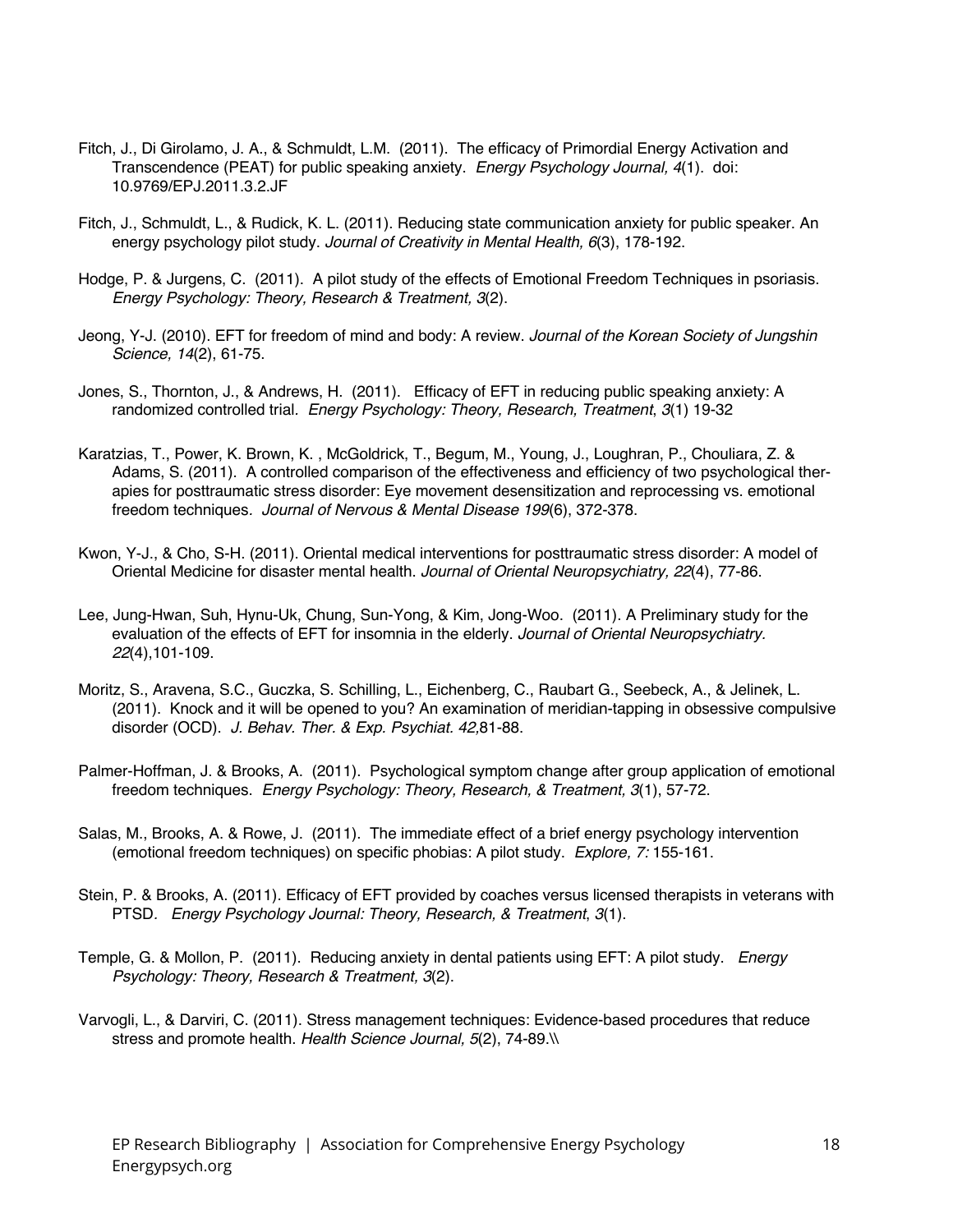- Baker, A.H., & Siegel, L.S. (2010). Emotional freedom techniques (EFT) reduces intense fears: A partial replication and extension of Wells et al. (2003). *Energy Psychology: Theory, Research, & Treatment, 2*(2), 13-30. doi:10.9769.EPJ.2010.2.2.AHB.LSS
- Baker, A.H. (2010). A Re-Examination of Church's (2009) Study into the Effects of Emotional Freedom Techniques (EFT) on Basketball Free-Throw Performance. *Energy Psychology: Theory, Research, & Treatment, 2*(1). doi: 10.9769/EPJ.2010.2.1.HB
- Burk, L. (2010). Single session EFT (emotional freedom techniques) for stress-related symptoms after motor vehicle accidents. *Energy Psychology: Theory, Research, & Treatment, 2*(1), 65-72.
- Church, D. (2010a). The treatment of combat trauma in veterans using EFT: A pilot protocol. *Traumatology, 15*(1), 45-55.
- Church, D. (2010b). Your DNA is not your destiny: behavioral epigenetics and the role of emotions in health. *Anti Aging Medical Therapeutics,* October 2010.
- Church, D. & Brooks, A. (2010). The effect of a brief EFT (Emotional Freedom Techniques) self-intervention on anxiety, depression, pain and cravings in healthcare workers. *Integrative Medicine: A Clinician's Journal,* (2010), Oct/Nov.
- Church, D., Brooks, A. (2010). Application of Emotional Freedom Techniques. *Integrative Medicine: A Clinician's Journal, 9*(4), 46-48.
- Feinstein, D. (2010). The case for energy psychology. *Psychotherapy Networker,* Nov/Dec 2010.
- Feinstein, D. (2010). Rapid Treatment of PTSD: Why psychological exposure with acupoint tapping may be effective. *Psychotherapy: Theory, Research, Practice, Training, 47*(3), 385-402.
- Feinstein, D. & Church, D. (2010). Modulating gene expression through psychotherapy: The contribution of non-invasive somatic interventions. *Review of General Psychology,14,* 283-295.
- Haynes, T. (2010). Effectiveness of Emotional Freedom Techniques on occupational stress for preschool teachers. PhD Dissertation. UMI 3412819. UMI Dissertation Publishing.
- Hoss, R. & Hoss, L. (2010). The Dream to Freedom Technique, a methodology for integrating the complimentary therapies of energy psychology and dreamwork. *Energy Psychology: Theory, Research, & Treatment, 2*(1), 45-64.
- Pasahow, R. (2010). Methodological and theoretical problems in the Waite and Holder (2003) study on fears and EFT. *Energy Psychology Journal, 2*(2). doi: 10.9769/EPJ.2010.2.2.RP
- Sakai, Caroline, Connolly, Suzanne; Oas, Paul. (2010). Treatment of PTSD in Rwandan child genocide survivors using Thought Field Therapy. *International Journal of Emergency Mental Health*, *12*(1), 41-50.
- Schoninger, Beverly, and Hartung, John. (2010). Changes on self-report measures of public speaking anxiety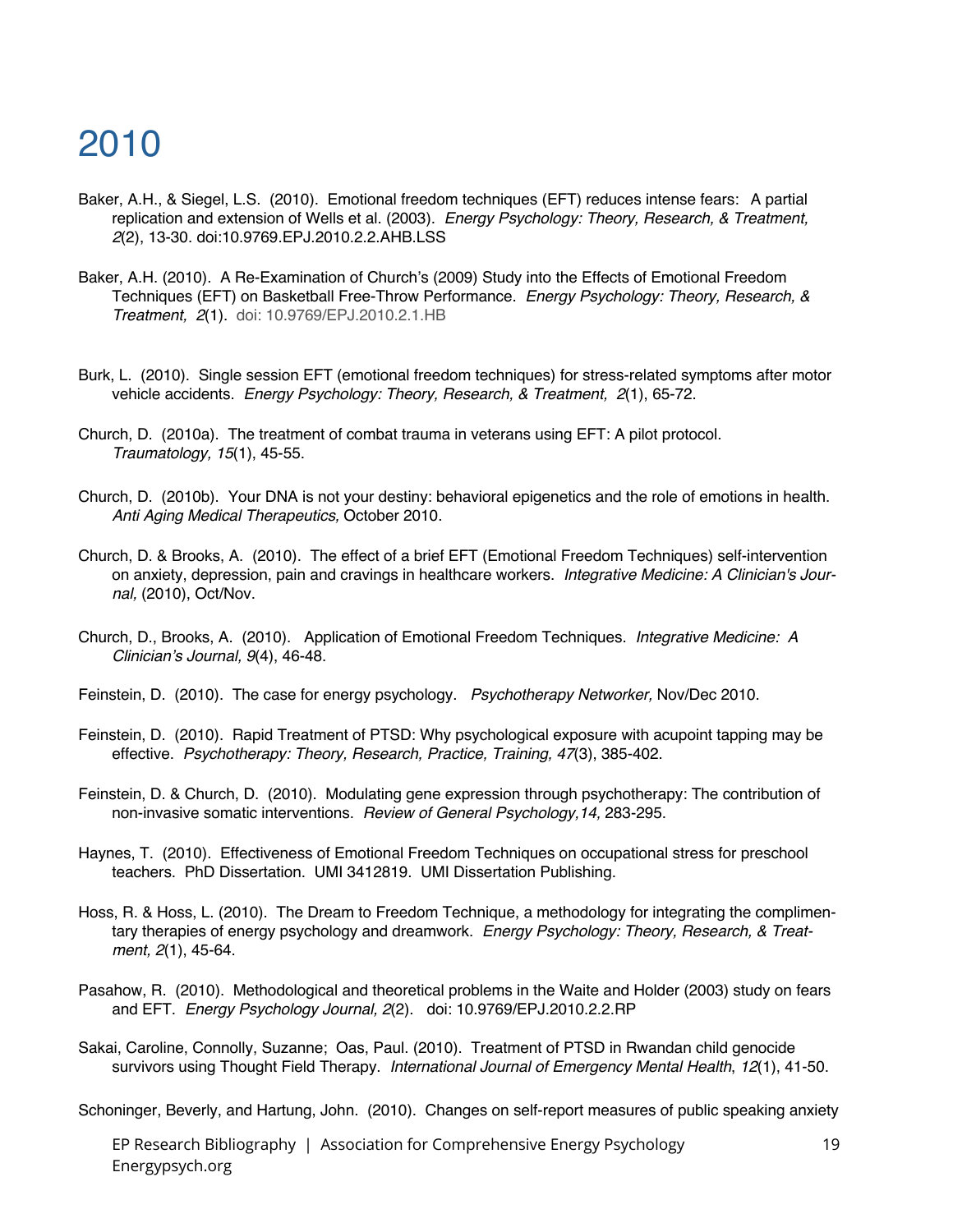following treatment with Thought Field Therapy. *Energy Psychology: Theory, Practice, Research, 2*(1), May 2010.

- Stapleton, Peta, Sheldon, Terri, Porter, Brett, & Whitty, Jennifer. (2010). A randomized clinical trial of a meridian-based intervention for food cravings with six month follow-up. *Behaviour Change, 28*(1), 1-16.
- Stone, Barbara; Leyden, Lori; Fellows, Bert. (2010). Energy psychology treatment for orphan heads of households in Rwanda: An observational study. *Energy Psychology: Theory, Research and Treatment, 2*(2).
- Swingle, Paul. (2010). Emotional Freedom Techniques (EFT) as an effective adjunctive treatment in the neurotherapeutic treatment of seizure disorders. *Energy Psychology: Theory, Research, & Treatment, 2*(1), 29-38.

#### 2009

- Baker, A.H., Carrington, P., Putilin, D. (2009). Theoretical and methodological problems in research on Emotional Freedom Techniques (EFT) and other meridian based therapies. *Psychology Journal, 6*(2), 34- 46.
- Benor, D. J., Ledger, K., Toussaint, L., Hett, G., & Zaccaro, D. (2009). Pilot study of Emotional Freedom Technique (EFT), Wholistic Hybrid derived from EMDR and EFT (WHEE) and Cognitive Behavioral Therapy (CBT) for treatment of test anxiety in university students. *Explore*, November/December 2009*, 5*(6).
- Church, D. (2009). The effect of EFT (Emotional Freedom Techniques) on athletic performance: A randomized controlled blind trial. *The Open Sports Sciences Journal, 2*, 94-99.
- Church, D. (2009). The Treatment of Combat Trauma in Veterans using EFT (Emotional Freedom Techniques): A Pilot Protocol. *Traumatology, 15*(1).
- Church, D., & Geronilla, L. (2009). Psychological symptom change in veterans after six sessions of EFT (Emotional Freedom Techniques): an observational study. *International Journal of Healing and Caring,* January, 9:1.
- Connais, C. (2009). The effectiveness of emotional freedom technique on the somatic symptoms of fibromyalgia, 3372777 Psy.D. United States e Colorado: The University of the Rockies. Retrieved from http://0 search.proquest.com.prospero.murdoch.edu.au/docview/305082332?accountid¼12629. ProQuest Dissertations & Theses.
- Craig, G., Bach, D., Groesbeck, G., & Benor, D. (2009). Emotional Freedom Techniques (EFT) for traumatic brain injury. *International Journal of Healing and Caring*, *9(*2), 1-12.
- Dinter, I. (2009). Working with military service members and veterans: A field report of obstacles and opportunities. *Energy Psychology Journal 1*(1). doi: 10.9769/EPJ.2009.1.1.ID
	- EP Research Bibliography | Association for Comprehensive Energy Psychology Energypsych.org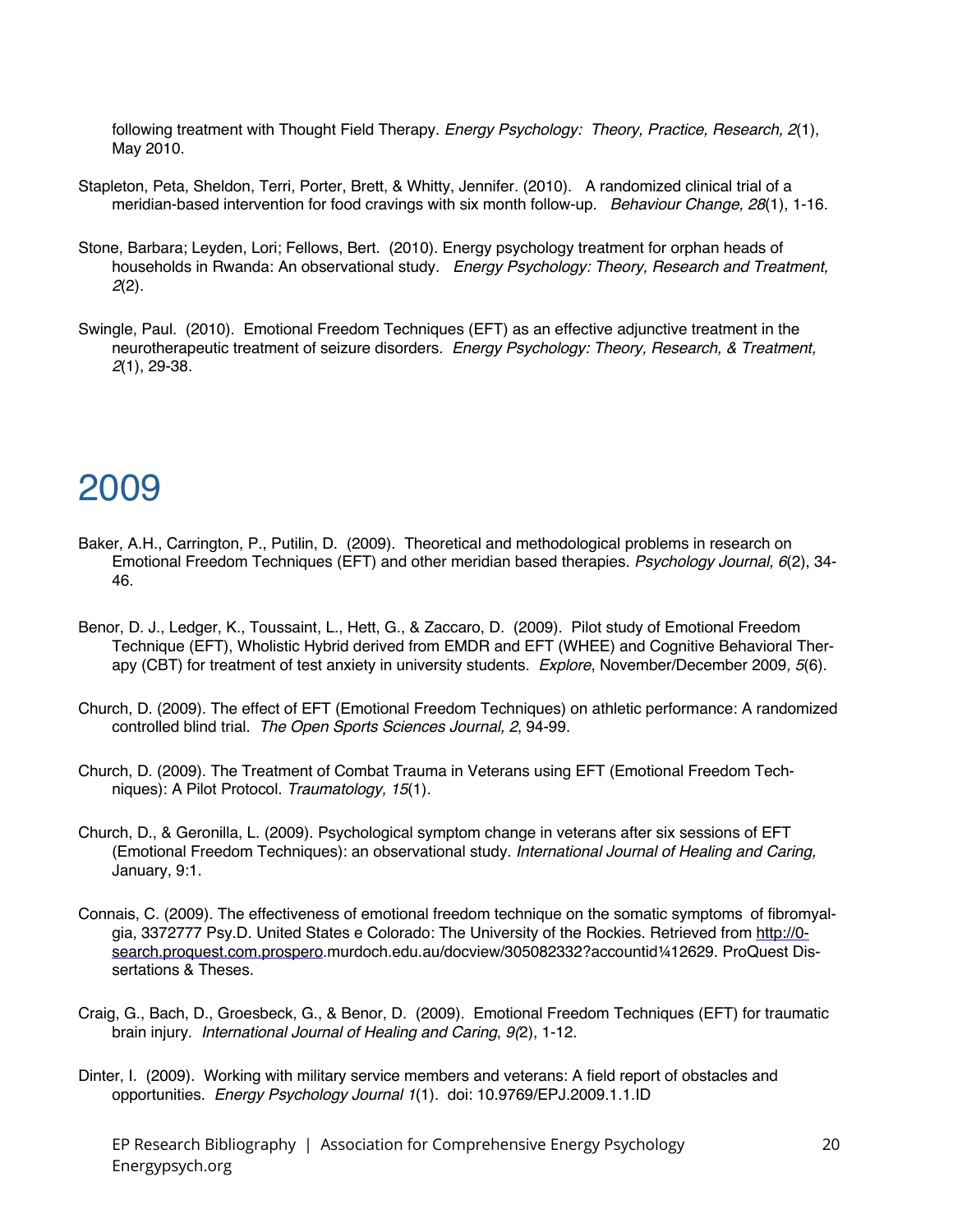- Fang, J., Jin, Z., Wang, Y., Li, K., Kong, J., Nixon, E. E., . . . Hui, K. K.-S. (2009). The salient characteristics of the central effects of acupuncture needling: Limbic-paralimbic-neocortical network modulation. *Human Brain Mapping, 30*, 1196–1206. doi:10.1002/hbm.20583
- Feinstein, David. (2009). Controversies in energy psychology. *Energy Psychology: Theory, Research, & Treatment, 1*(1), 45-56.
- Gallo, Fred. (2009). Energy psychology in rehabilitation: Origins, clinical applications, and theory. *Energy Psychology: Theory, Research, & Treatment*, *1*(1), 57-72.
- Lane, James. (2009). The neurochemistry of counterconditioning: Acupressure desensitization in psychotherapy. *Energy Psychology: Theory, Research, & Treatment, 1*(1), 31-44.
- Lee, J-W., Cha, H-J., Seo, Y-M., Seo, D-W., & Park, S-J. (2009). A case report of Schizophreniform Disorder treated by Oriental Medical Treatment and Emotional Freedom Techniques. *Journal of Oriental Neuropsychiatry. 20*(2), 207-216.
- Lubin, Hari and Schneider, Tiffany. (2009). Change Is possible: EFT (Emotional Freedom Techniques) with life-sentence and veteran prisoners at San Quentin state prison. *Energy Psychology: Theory, Research, & Treatment, 1*(1), 83-88.
- Pasahow RJ. (2009). Energy Psychology and Thought Field Therapy in the treatment of tinnitus. *Int Tinnitus Journal, 15*(2):130-133.
- Pignotti, M., & Thayer, B. (2009). Some comments on "Energy psychology: A review of the evidence." Premature conclusions based on incomplete evidence? *Psychotherapy: Theory, Research, Practice, Training, 46*(2), 257-261. doi: 10-1037/a0016027.
- Schulz, K. (2009). Integrating energy psychology into treatment for adult survivors of childhood sexual abuse. *Energy Psychology: Theory, Research, & Treatment*, *1*(1), 15-22.
- Sezgin, N., Ozcan, B., Church, D., (2009). The effect of two psychophysiological techniques (Progressive Muscular Relaxation and Emotional Freedom Techniques) on test anxiety in high school students: A randomized blind controlled study. *International Journal of Healing and Caring, 9*(1).
- Stone, B.; Leyden, L.; Fellows, B. (2009). Energy psychology treatment for posttraumatic stress in genocide survivors in a Rwandan orphanage: A pilot investigation. *Energy Psychology: Theory, Research, & Treatment*, *1*(1), 73-82.
- Swack, J. (2009). Elimination of Post Traumatic Stress Disorder (PTSD) and other psychiatric symptoms in a disabled Vietnam veteran with Traumatic Brain Injuries (TBI) in just six sessions using Healing from the Body Level Up methodology, an energy psychology approach. *International Journal of Healing and Caring*, *9*(3).

EP Research Bibliography | Association for Comprehensive Energy Psychology Energypsych.org Bair, C.C. (2008). The heart field effect: Synchronization of healer-subject heart rates in energy therapy. *Adv Mind Body Med.; 23*(4):10-9. https://www.ncbi.nlm.nih.gov/pubmed/20664147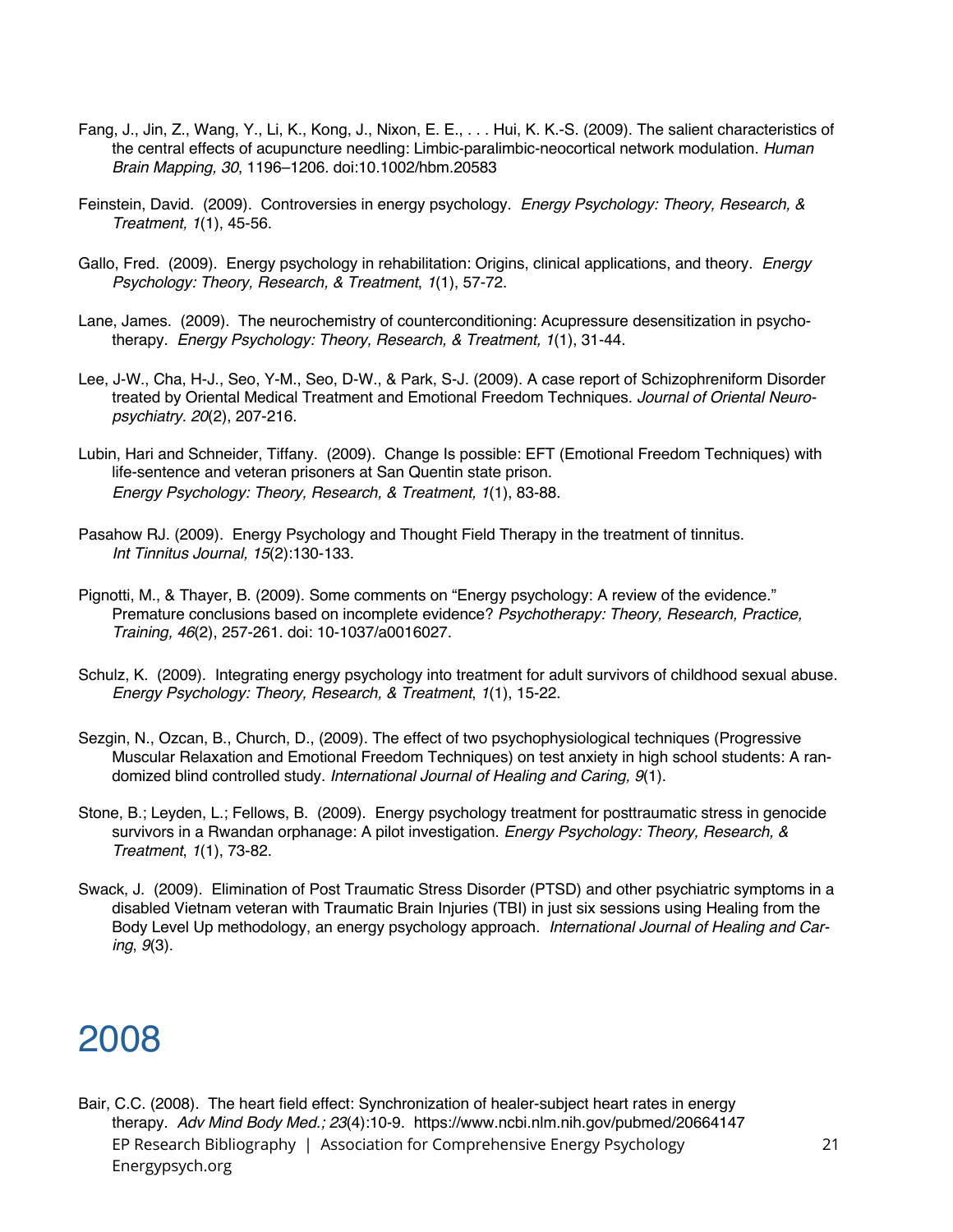- Brattberg, G. (2008). Self-administered EFT (Emotional Freedom Techniques) in individuals with fibromyalgia: a randomized trial. *Integrative Medicine: A Clinician's Journal*, August/September 2008.
- Chun, Y-H., & Kim, B-K. (2008) A case study of Tourette's Syndrome with adjunct neurofeedback treatment. *Journal of Oriental Neuropsychiatry, 19*(3), 277-288
- Church, D. (2008a). Measuring physiological markers of emotional trauma: A randomized controlled trial of mind-body therapies. Paper presented at tenth annual ACEP (Association for Comprehensive Energy Psychology) conference, May 2008).
- Diepold, J. H., Jr., & Goldstein, D. (2008). Thought field therapy and QEEG changes in the treatment of trauma: A case study. *Traumatology, 15*, 85-93. doi:10.1177/1534765608325304
- Dinter, I. (2008). Veterans: Finding their way home with EFT. *International Journal of Healing and Caring,* September 8:3.
- Feinstein, D. (2008a). Energy psychology: a review of the preliminary evidence. *Psychotherapy: Theory, Research, Practice, Training.* 45(2), 199-213.
- Feinstein, D. (2008). Energy psychology in disaster relief. *Traumatology 141:1,* 124-137.
- McCarty, W. A., (2008). Clinical story of a 6-year-old boy's eating phobia: An integrated approach utilizing prenatal and perinatal psychology with energy psychology's Emotional Freedom Technique (EFT) in a surrogate nonlocal application. *Journal of Prenatal & Perinatal Psychology & Health,* 21(2), 11a7-139.

- Elder, C., Ritenbaugh, C., et al. (2007). Randomized trial of two mind-body interventions for weight loss maintenance. *Journal of Complementary and Alternative Medicine*, 13(1), 67-78.
- Lynch, E. (2007). Emotional acupuncture. *Nursing Standard—Royal College of Nursing, 21*(50), 24-29.
- Mollon, Phil. (2007). Thought Field Therapy and its derivatives: Rapid relief of mental health problems through tapping on the body. *Primary Care and Community Psychiatry*. (2007,December), 12[3-4], 123- 127.
- Seo, J-H., Kang, H-Sun., Kim, Ja-Y., Sung, W-Y., Na, Y-J., & Kim, J-W. (2007). A case report of a patient with weakness of heart and gall bladder type somatization disorder induced by stress. J*ournal of Oriental Neuropsychiatry, 18*(3), 249-260.

### 2006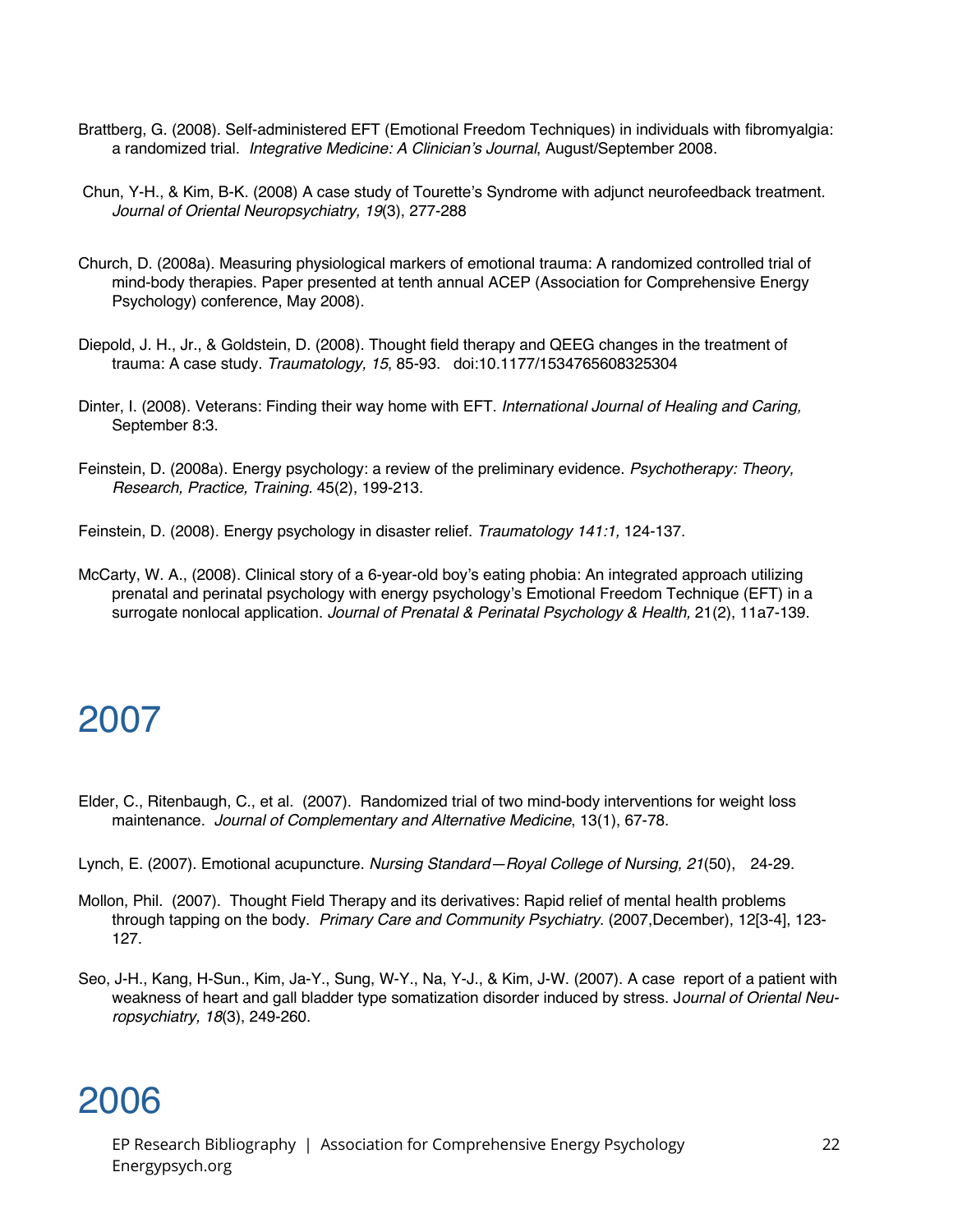- Flint, G., Lammers, W. & Mitnick, D. (2006). Emotional Freedom Techniques: A safe treatment intervention for many trauma based issues. *Journal of Aggression, Maltreatment and Trauma, 12* (1-2), 125-50. doi:10.1300/J146v12n01\_07
- Jung, H. S. (2006). The Effect of an Energy Psychology Intervention (EFT) on Specific Phobias. Chosun University. Master's Thesis.

- Lambrou, Peter, Pratt, George, & Chevalier, Gaetan. (2005). Physiological and psychological effects of a mind/body therapy on claustrophobia. *Journal of Subtle Energies and Energy Medicine* 14(3), 239-251.
- Morikawa, A. I. H. (2005). Toward the clinical applications of Thought Field Therapy to the treatment of bulimia nervosa in Japan. Unpublished doctoral dissertation, California Coast University, Santa Ana.
- Pignotti, M. (2005). Thought Field Therapy voice technology vs. random meridian point sequences: A single-blind controlled experiment. *Scientific Review of Mental Health Practice, 4*(1), 2005, 38-47.
- Rowe, J. (2005). The effects of EFT on long-term psychological symptoms. *Counseling and Clinical Psychology Journal*, 2(3):104.
- Ruden, R. A. (2005). A neurological basis for the observed peripheral sensory modulation of emotional responses. *Traumatology*, *11*, 145-158. doi: 10.1177/153476560501100301
- Swingle, P., Pulos, L., & Swingle, M. K. (2005). Neurophysiological indicators of EFT treatment of post traumatic stress. *Journal of Subtle Energies & Energy Medicine.* 15, 75-86.
- Upshaw, R. (2005). The efficacy of thought field therapy as an adjunct treatment modality for male domesticviolence perpetrators with domestic abuse in their family of origin no abstract, dissertation. Walden University, ProQuest Dissertations Publishing. 3187234

## 2004

- Andrade, J. and Feinstein, D. (2004). Preliminary report of the first large-scale study of energy psychology. *Energy Psychology Interactive: Rapid Interventions for Lasting Change*. Ashland, OR: Innersource.
- Callahan, J. (2004). Using Thought Field Therapy® (TFT) to support and complement a medical treatment for cancer: A case history. *The International Journal of Healing and Caring, 4*(3).
- Schoninger, B. (2004). Efficacy of Thought Field Therapy (TFT) as a treatment modality for persons with public speaking anxiety. Dissertation Abstracts International, 65 (10), 5455. (UMI No. AAT 3149748)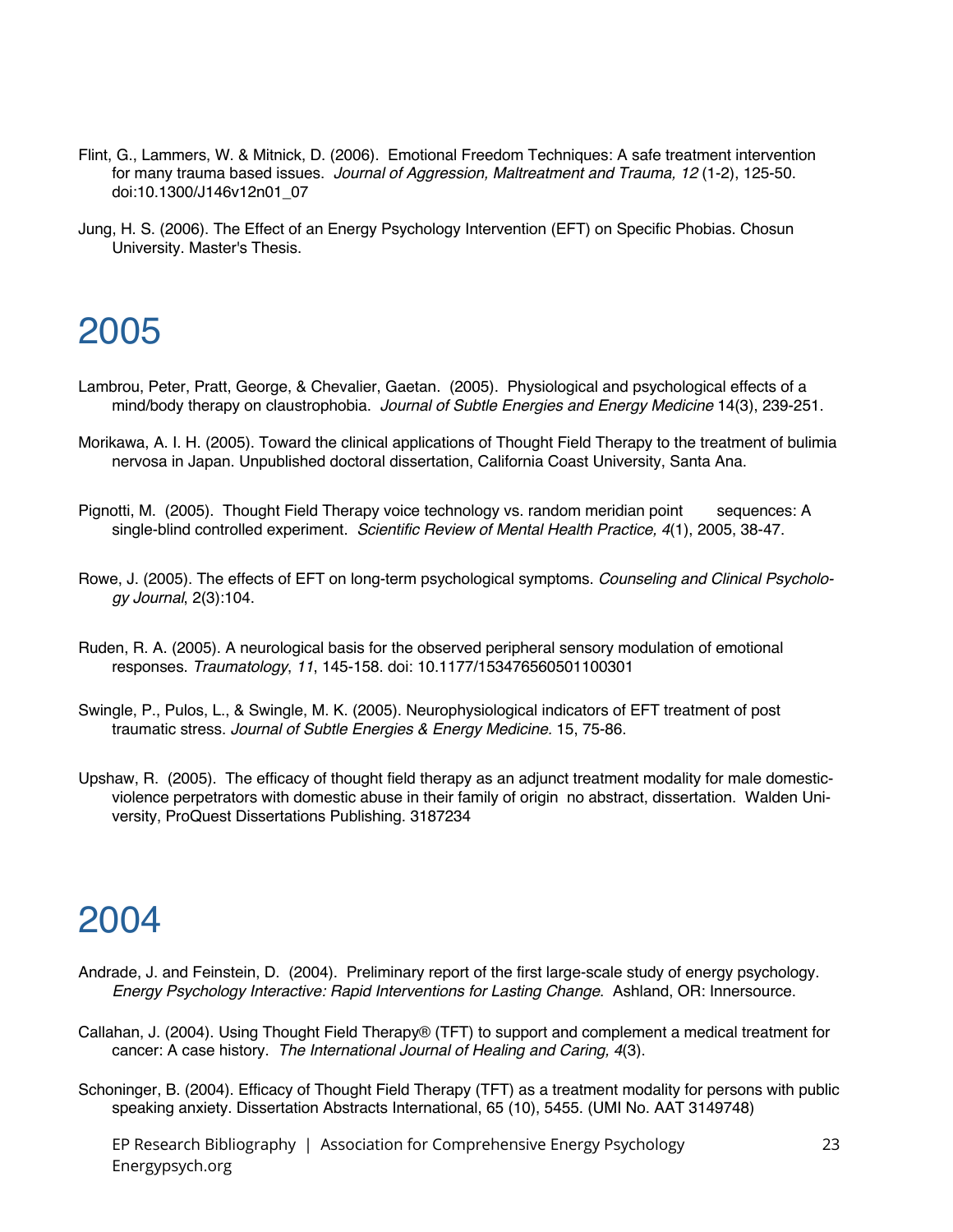- Bray, R.L. (2003). Working through traumatic stress without the overwhelming responses. *Journal of Aggression, Maltreatment and Trauma,* 12, 103-124.
- Greway, G. (2003). Personality change in trauma victims by the use of eye movement desensitization and reprocessing, resource development and installation, and emotional freedom techniques. *Dissertation Abstracts International: The Sciences and Engineering, 64*(4-B), 1902. https://emdria.omeka.net/items/show/15451
- Waite, L.W. & Holder, M.D. (2003). Assessment of the Emotional Freedom technique: An alternative treatment for fear. *The Scientific Review of Mental Health Practice,* 2 (1) 20-26.
- Wells, S., Polglase, K., Andrews, H. B., Carrington, P. & Baker, A. H. (2003). Evaluation of a meridian-based intervention, emotional freedom techniques (EFT), for reducing specific phobias of small animals. *Journal of Clinical Psychology,* 59:9, 943-966.

## 2002

- Darby, D. W. (2002). The efficacy of Thought Field Therapy as a treatment modality for individuals diagnosed with blood-injection-injury phobia. *Dissertation Abstracts International, 64* (03), 1485B. (UMI No. 3085152)
- Folkes, C. (2002). Thought field therapy and trauma recovery. *International Journal of Emergency Mental Health, 4*, 99-103.
- Green, M.M. (2002). Six trauma imprints treated with combination intervention: Critical Incident Stress Debriefing and Thought Field Therapy (TFT) or Emotional Freedom Techniques (EFT). *Traumatology,* 8(1), 18.
- Rubik B. (2002). The biofield hypothesis: Its biophysical basis and role in medicine. *Journal of Alternative and Complementary Medicine, 8(6):* 703-717. doi:10.1089/10755530260511711.
- Yancey, V. (2002). The use of Thought Field Therapy in educational settings. Dissertation Abstracts International, 63 (07), 2470A. (UMI No. 3059661)

### 2001